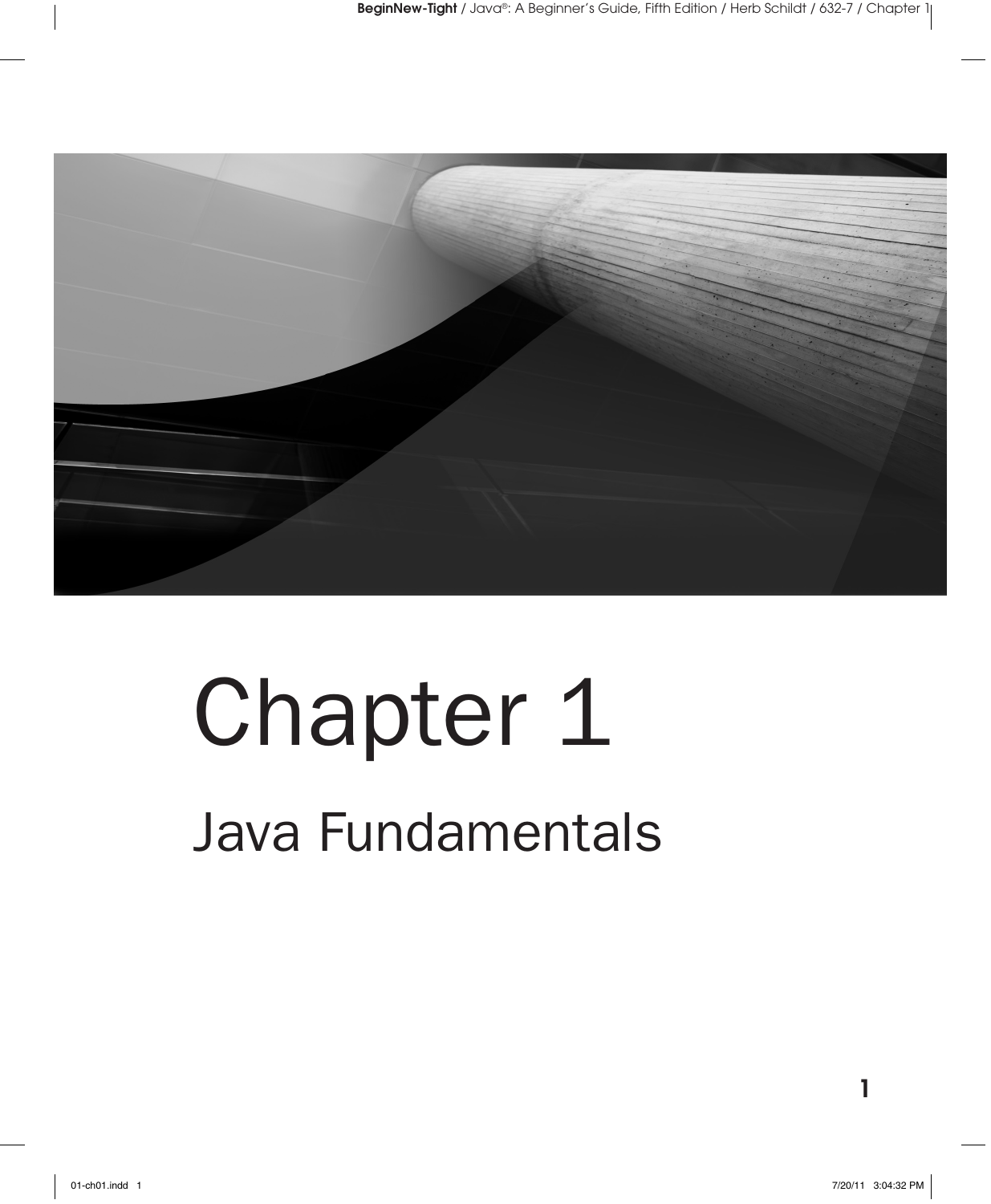### Key Skills & Concepts

- Know the history and philosophy of Java
- Understand Java's contribution to the Internet
- Understand the importance of bytecode
- Know the Java buzzwords
- Understand the foundational principles of object-oriented programming
- Create, compile, and run a simple Java program
- Use variables
- Use the **if** and **for** control statements
- Create blocks of code
- Understand how statements are positioned, indented, and terminated
- Know the Java keywords
- Understand the rules for Java identifiers

The rise of the Internet and the World Wide Web fundamentally reshaped computing. Prior to the Web, the cyber landscape was dominated by stand-alone PCs. Today, nearly all PCs are connected to the Internet. The Internet, itself, was transformed—originally offering a convenient way to share files and information. Today it is a vast, distributed computing universe. With these changes came a new way to program: Java.

Java is the preeminent language of the Internet, but it is more than that. Java revolutionized programming, changing the way that we think about both the form and the function of a program. To be a professional programmer today implies the ability to program in Java—it is that important. In the course of this book, you will learn the skills needed to master it.

The purpose of this chapter is to introduce you to Java, including its history, its design philosophy, and several of its most important features. By far, the hardest thing about learning a programming language is the fact that no element exists in isolation. Instead, the components of the language work in conjunction with each other. This interrelatedness is especially pronounced in Java. In fact, it is difficult to discuss one aspect of Java without involving others. To help overcome this problem, this chapter provides a brief overview of several Java features, including the general form of a Java program, some basic control structures, and operators. It does not go into too many details but, rather, concentrates on the general concepts common to any Java program.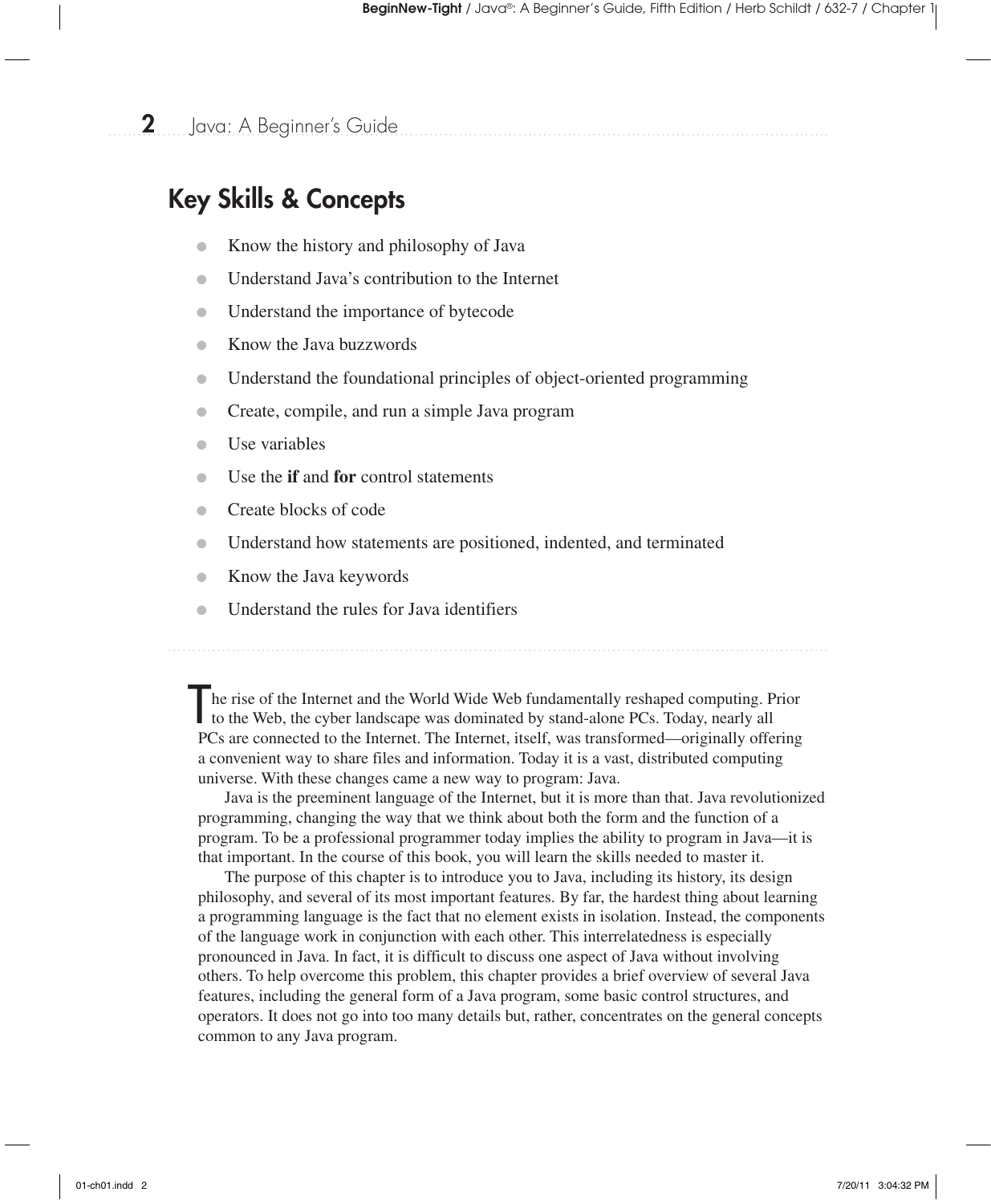# The Origins of Java

Computer language innovation is driven forward by two factors: improvements in the art of programming and changes in the computing environment. Java is no exception. Building upon the rich legacy inherited from C and C++, Java adds refinements and features that reflect the current state of the art in programming. Responding to the rise of the online environment, Java offers features that streamline programming for a highly distributed architecture.

Java was conceived by James Gosling, Patrick Naughton, Chris Warth, Ed Frank, and Mike Sheridan at Sun Microsystems in 1991. This language was initially called "Oak" but was renamed "Java" in 1995. Somewhat surprisingly, the original impetus for Java was not the Internet! Instead, the primary motivation was the need for a platform-independent language that could be used to create software to be embedded in various consumer electronic devices, such as toasters, microwave ovens, and remote controls. As you can probably guess, many different types of CPUs are used as controllers. The trouble was that (at that time) most computer languages were designed to be compiled for a specific target. For example, consider C++.

Although it was possible to compile a C++ program for just about any type of CPU, to do so required a full C++ compiler targeted for that CPU. The problem, however, is that compilers are expensive and time-consuming to create. In an attempt to find a better solution, Gosling and others worked on a portable, cross-platform language that could produce code that would run on a variety of CPUs under differing environments. This effort ultimately led to the creation of Java.

About the time that the details of Java were being worked out, a second, and ultimately more important, factor emerged that would play a crucial role in the future of Java. This second force was, of course, the World Wide Web. Had the Web not taken shape at about the same time that Java was being implemented, Java might have remained a useful but obscure language for programming consumer electronics. However, with the emergence of the Web, Java was propelled to the forefront of computer language design, because the Web, too, demanded portable programs.

Most programmers learn early in their careers that portable programs are as elusive as they are desirable. While the quest for a way to create efficient, portable (platform-independent) programs is nearly as old as the discipline of programming itself, it had taken a back seat to other, more pressing problems. However, with the advent of the Internet and the Web, the old problem of portability returned with a vengeance. After all, the Internet consists of a diverse, distributed universe populated with many types of computers, operating systems, and CPUs.

What was once an irritating but a low-priority problem had become a high-profile necessity. By 1993 it became obvious to members of the Java design team that the problems of portability frequently encountered when creating code for embedded controllers are also found when attempting to create code for the Internet. This realization caused the focus of Java to switch from consumer electronics to Internet programming. So, while it was the desire for an architecture-neutral programming language that provided the initial spark, it was the Internet that ultimately led to Java's large-scale success.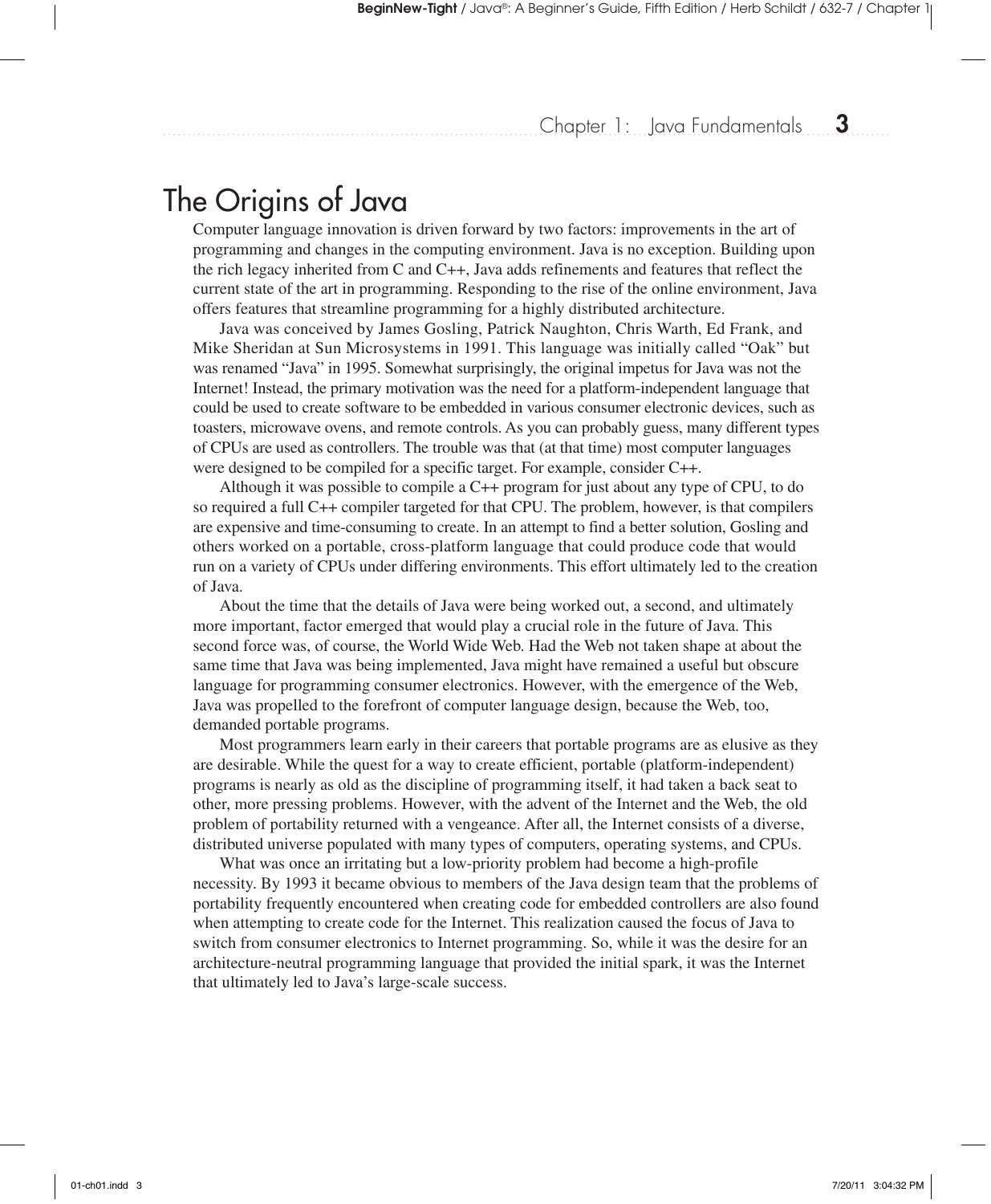### How Java Relates to C and C++

Java is directly related to both C and C++. Java inherits its syntax from C. Its object model is adapted from C++. Java's relationship with C and C++ is important for several reasons. First, many programmers are familiar with the C/C++ syntax. This makes it easy for a C/C++ programmer to learn Java and, conversely, for a Java programmer to learn C/C++.

Second, Java's designers did not "reinvent the wheel." Instead, they further refined an already highly successful programming paradigm. The modern age of programming began with C. It moved to C++, and now to Java. By inheriting and building upon that rich heritage, Java provides a powerful, logically consistent programming environment that takes the best of the past and adds new features required by the online environment. Perhaps most important, because of their similarities, C, C++, and Java define a common, conceptual framework for the professional programmer. Programmers do not face major rifts when switching from one language to another.

One of the central design philosophies of both C and C++ is that the programmer is in charge! Java also inherits this philosophy. Except for those constraints imposed by the Internet environment, Java gives you, the programmer, full control. If you program well, your programs reflect it. If you program poorly, your programs reflect that, too. Put differently, Java is not a language with training wheels. It is a language for professional programmers.

Java has one other attribute in common with C and C++: it was designed, tested, and refined by real, working programmers. It is a language grounded in the needs and experiences of the people who devised it. There is no better way to produce a top-flight professional programming language.

Because of the similarities between Java and C++, especially their support for objectoriented programming, it is tempting to think of Java as simply the "Internet version of C++." However, to do so would be a mistake. Java has significant practical and philosophical differences. Although Java was influenced by  $C_{++}$ , it is not an enhanced version of  $C_{++}$ . For example, it is neither upwardly nor downwardly compatible with C++. Of course, the similarities with C++ are significant, and if you are a C++ programmer, you will feel right at home with Java. Another point: Java was not designed to replace C++. Java was designed to solve a certain set of problems. C++ was designed to solve a different set of problems. They will coexist for many years to come.

#### How Java Relates to C#

A few years after the creation of Java, Microsoft developed the C# language. This is important because C# is closely related to Java. In fact, many of C#'s features directly parallel Java. Both Java and C# share the same general C++-style syntax, support distributed programming, and utilize the same object model. There are, of course, differences between Java and C#, but the overall "look and feel" of these languages is very similar. This means that if you already know C#, then learning Java will be especially easy. Conversely, if C# is in your future, then your knowledge of Java will come in handy.

Given the similarity between Java and C#, one might naturally ask, "Will C# replace Java?" The answer is No. Java and C# are optimized for two different types of computing environments. Just as C++ and Java will coexist for a long time to come, so will C# and Java.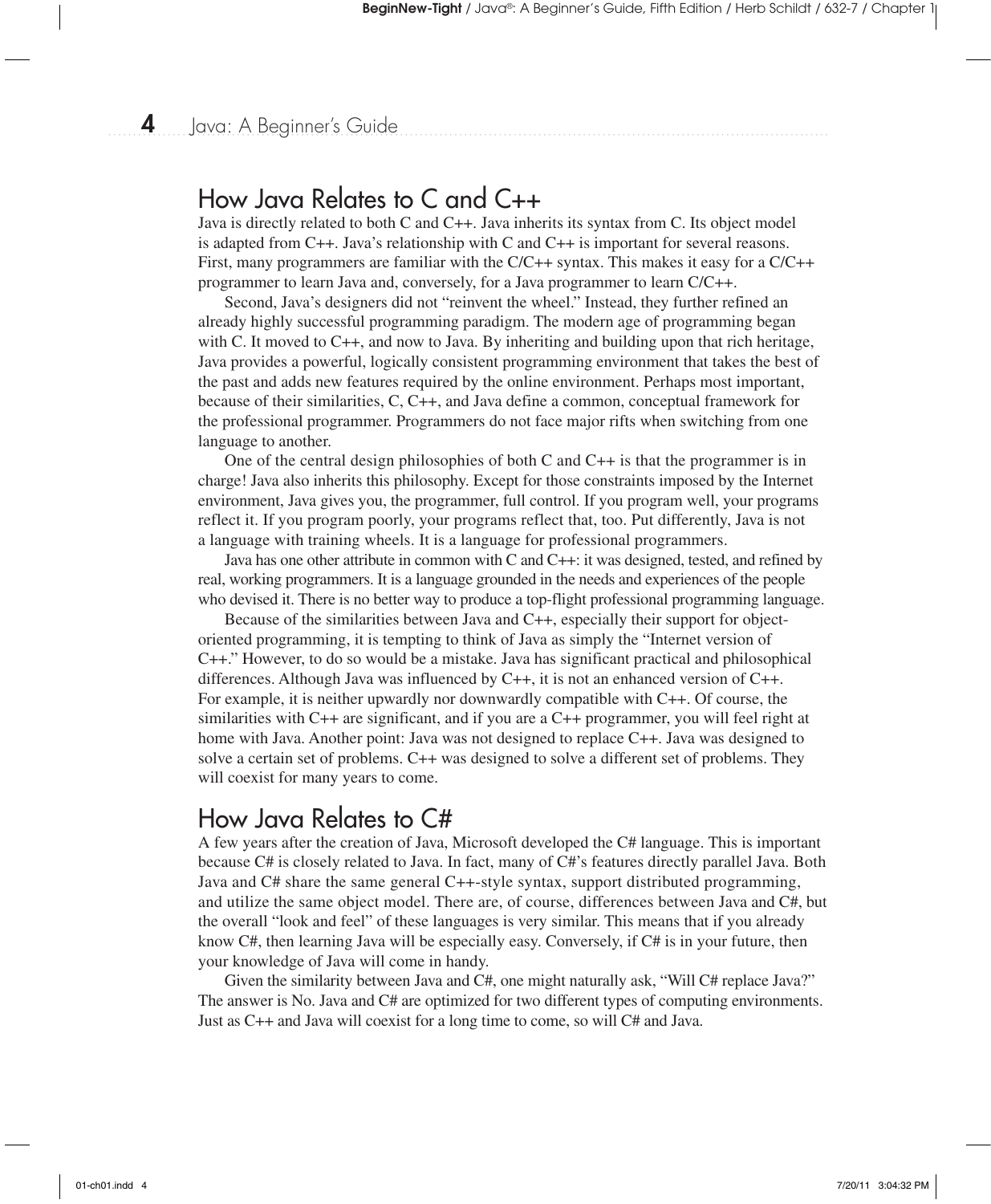### Java's Contribution to the Internet

The Internet helped catapult Java to the forefront of programming, and Java, in turn, had a profound effect on the Internet. In addition to simplifying web programming in general, Java innovated a new type of networked program called the *applet* that changed the way the online world thought about content. Java also addressed some of the thorniest issues associated with the Internet: portability and security. Let's look more closely at each of these.

### Java Applets

An applet is a special kind of Java program that is designed to be transmitted over the Internet and automatically executed by a Java-compatible web browser. Furthermore, an applet is downloaded on demand, without further interaction with the user. If the user clicks a link that contains an applet, the applet will be automatically downloaded and run in the browser. Applets are intended to be small programs. They are typically used to display data provided by the server, handle user input, or provide simple functions, such as a loan calculator, that execute locally, rather than on the server. In essence, the applet allows some functionality to be moved from the server to the client.

The creation of the applet changed Internet programming because it expanded the universe of objects that can move about freely in cyberspace. In general, there are two very broad categories of objects that are transmitted between the server and the client: passive information and dynamic, active programs. For example, when you read your e-mail, you are viewing passive data. Even when you download a program, the program's code is still only passive data until you execute it. By contrast, the applet is a dynamic, self-executing program. Such a program is an active agent on the client computer, yet it is initiated by the server.

As desirable as dynamic, networked programs are, they also present serious problems in the areas of security and portability. Obviously, a program that downloads and executes automatically on the client computer must be prevented from doing harm. It must also be able to run in a variety of different environments and under different operating systems. As you will see, Java solved these problems in an effective and elegant way. Let's look a bit more closely at each.

### **Security**

As you are likely aware, every time that you download a "normal" program, you are taking a risk because the code you are downloading might contain a virus, Trojan horse, or other harmful code. At the core of the problem is the fact that malicious code can cause its damage because it has gained unauthorized access to system resources. For example, a virus program might gather private information, such as credit card numbers, bank account balances, and passwords, by searching the contents of your computer's local file system. In order for Java to enable applets to be safely downloaded and executed on the client computer, it was necessary to prevent an applet from launching such an attack.

Java achieved this protection by confining an applet to the Java execution environment and not allowing it access to other parts of the computer. (You will see how this is accomplished shortly.) The ability to download applets with confidence that no harm will be done and that no security will be breached is considered by many to be the single most innovative aspect of Java.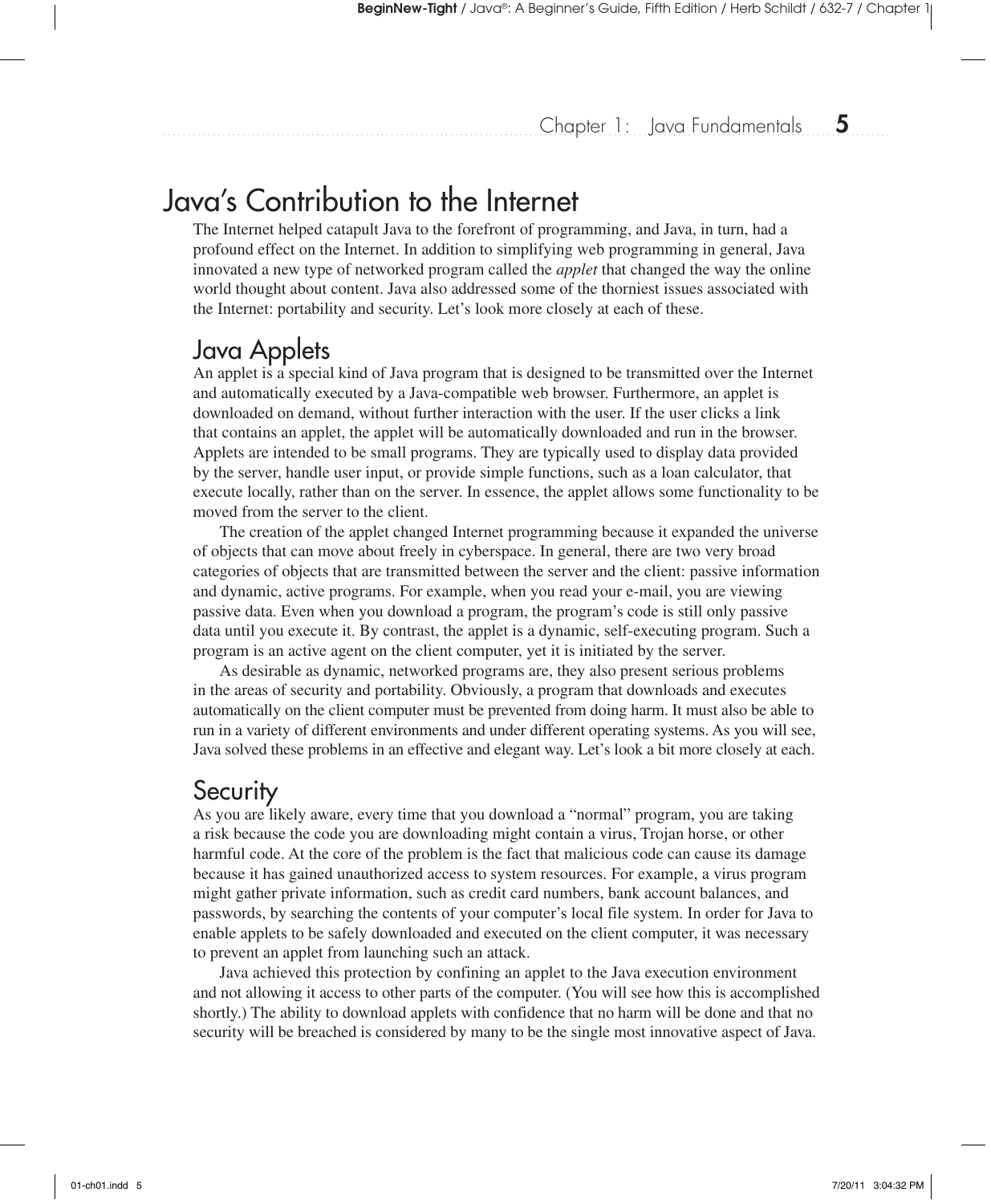### **Portability**

Portability is a major aspect of the Internet because there are many different types of computers and operating systems connected to it. If a Java program were to be run on virtually any computer connected to the Internet, there needed to be some way to enable that program to execute on different systems. For example, in the case of an applet, the same applet must be able to be downloaded and executed by the wide variety of different CPUs, operating systems, and browsers connected to the Internet. It is not practical to have different versions of the applet for different computers. The *same* code must work in *all* computers. Therefore, some means of generating portable executable code was needed. As you will soon see, the same mechanism that helps ensure security also helps create portability.

## Java's Magic: The Bytecode

The key that allows Java to solve both the security and the portability problems just described is that the output of a Java compiler is not executable code. Rather, it is bytecode. *Bytecode*  is a highly optimized set of instructions designed to be executed by the Java run-time system, which is called the *Java Virtual Machine (JVM).* In essence, the original JVM was designed as an *interpreter for bytecode.* This may come as a bit of a surprise because many modern languages are designed to be compiled into executable code due to performance concerns. However, the fact that a Java program is executed by the JVM helps solve the major problems associated with web-based programs. Here is why.

Translating a Java program into bytecode makes it much easier to run a program in a wide variety of environments because only the JVM needs to be implemented for each platform. Once the run-time package exists for a given system, any Java program can run on it. Remember, although the details of the JVM will differ from platform to platform, all understand the same Java bytecode. If a Java program were compiled to native code, then different versions of the same program would have to exist for each type of CPU connected to the Internet. This is, of course, not a feasible solution. Thus, the execution of bytecode by the JVM is the easiest way to create truly portable programs.

The fact that a Java program is executed by the JVM also helps to make it secure. Because the JVM is in control, it can contain the program and prevent it from generating side effects outside of the system. Safety is also enhanced by certain restrictions that exist in the Java language.

When a program is interpreted, it generally runs slower than the same program would run if compiled to executable code. However, with Java, the differential between the two is not so great. Because bytecode has been highly optimized, the use of bytecode enables the JVM to execute programs much faster than you might expect.

Although Java was designed as an interpreted language, there is nothing about Java that prevents on-the-fly compilation of bytecode into native code in order to boost performance. For this reason, the HotSpot technology was introduced not long after Java's initial release. HotSpot provides a just-in-time (JIT) compiler for bytecode. When a JIT compiler is part of the JVM, selected portions of bytecode are compiled into executable code in real time on a piece-by-piece, demand basis. It is important to understand that it is not practical to compile an entire Java program into executable code all at once because Java performs various run-time checks that can be done only at run time. Instead, a JIT compiler compiles code as it is needed, during execution. Furthermore, not all sequences of bytecode are compiled—only those that will benefit from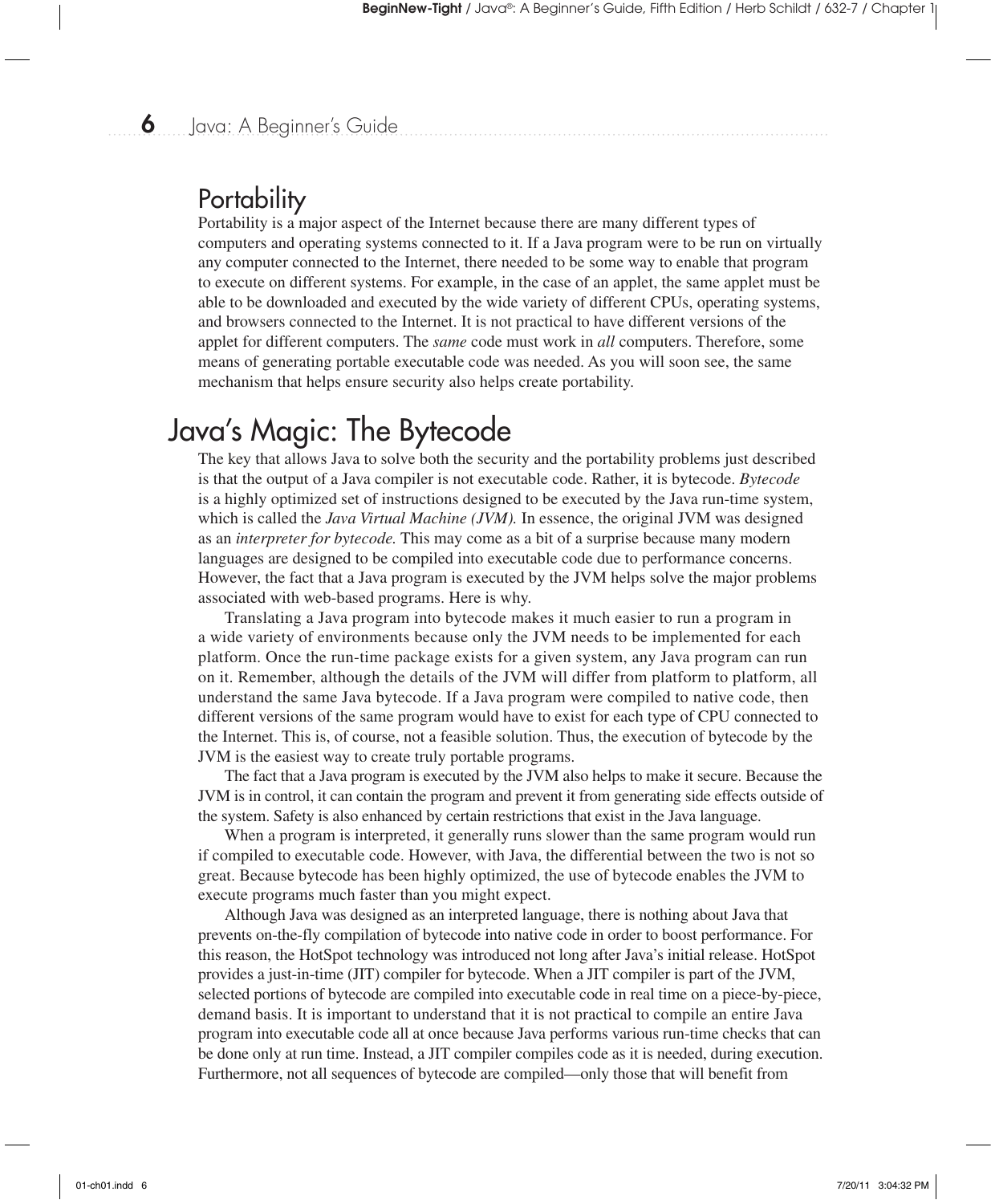# Ask the Expert

#### **Q: I have heard about a special type of Java program called a servlet. What is it?**

A: A *servlet* is a small program that executes on the server. Just as applets dynamically extend the functionality of a web browser, servlets dynamically extend the functionality of a web server. It is helpful to understand that as useful as applets can be, they are just one half of the client/server equation. Not long after the initial release of Java it became obvious that Java would also be useful on the server side. The result was the servlet. Thus, with the advent of the servlet, Java spanned both sides of the client/server connection. Although the creation of servlets is beyond the scope of this beginner's guide, they are something that you will want to study further as you advance in Java programming. (Coverage of servlets can be found in my book *Java: The Complete Reference,* published by Oracle Press/McGraw-Hill.)

compilation. The remaining code is simply interpreted. However, the just-in-time approach still yields a significant performance boost. Even when dynamic compilation is applied to bytecode, the portability and safety features still apply because the JVM is still in charge of the execution environment.

# The Java Buzzwords

No overview of Java is complete without a look at the Java buzzwords. Although the fundamental forces that necessitated the invention of Java are portability and security, other factors played an important role in molding the final form of the language. The key considerations were summed up by the Java design team in the following list of buzzwords.

| <b>Simple</b>           | Java has a concise, cohesive set of features that makes it easy to learn and use.                                                                     |  |  |
|-------------------------|-------------------------------------------------------------------------------------------------------------------------------------------------------|--|--|
| <b>Secure</b>           | Java provides a secure means of creating Internet applications.                                                                                       |  |  |
| Portable                | Java programs can execute in any environment for which there is a Java<br>run-time system.                                                            |  |  |
| Object-oriented         | Java embodies the modern, object-oriented programming philosophy.                                                                                     |  |  |
| <b>Robust</b>           | Java encourages error-free programming by being strictly typed and<br>performing run-time checks.                                                     |  |  |
| <b>Multithreaded</b>    | Java provides integrated support for multithreaded programming.                                                                                       |  |  |
| Architecture-neutral    | Java is not tied to a specific machine or operating system architecture.                                                                              |  |  |
| <b>Interpreted</b>      | Java supports cross-platform code through the use of Java bytecode.                                                                                   |  |  |
| <b>High performance</b> | The Java bytecode is highly optimized for speed of execution.                                                                                         |  |  |
| <b>Distributed</b>      | Java was designed with the distributed environment of the Internet in mind.                                                                           |  |  |
| <b>Dynamic</b>          | Java programs carry with them substantial amounts of run-time type<br>information that is used to verify and resolve accesses to objects at run time. |  |  |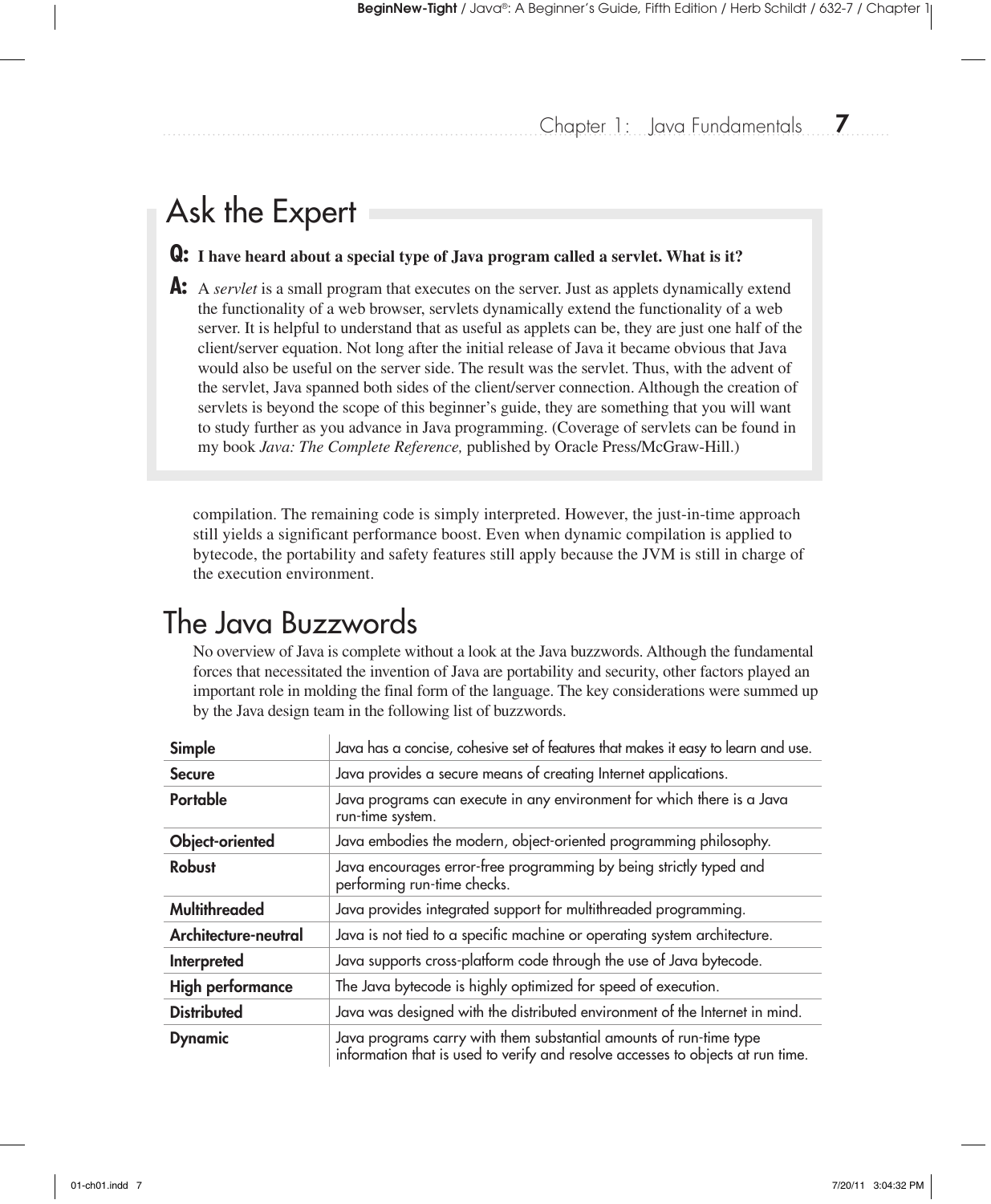# Ask the Expert

- **Q: To address the issues of portability and security, why was it necessary to create a new computer language such as Java; couldn't a language like C++ be adapted? In other words, couldn't a C++ compiler that outputs bytecode be created?**
- A: While it would be possible for a C++ compiler to generate something similar to bytecode rather than executable code, C++ has features that discourage its use for the creation of Internet programs—the most important feature being C++'s support for pointers. A *pointer* is the address of some object stored in memory. Using a pointer, it would be possible to access resources outside the program itself, resulting in a security breach. Java does not support pointers, thus eliminating this problem.

# Object-Oriented Programming

At the center of Java is object-oriented programming (OOP). The object-oriented methodology is inseparable from Java, and all Java programs are, to at least some extent, object-oriented. Because of OOP's importance to Java, it is useful to understand OOP's basic principles before you write even a simple Java program.

OOP is a powerful way to approach the job of programming. Programming methodologies have changed dramatically since the invention of the computer, primarily to accommodate the increasing complexity of programs. For example, when computers were first invented, programming was done by toggling in the binary machine instructions using the computer's front panel. As long as programs were just a few hundred instructions long, this approach worked. As programs grew, assembly language was invented so that a programmer could deal with larger, increasingly complex programs, using symbolic representations of the machine instructions. As programs continued to grow, high-level languages were introduced that gave the programmer more tools with which to handle complexity. The first widespread language was, of course, FORTRAN. Although FORTRAN was a very impressive first step, it is hardly a language that encourages clear, easy-to-understand programs.

The 1960s gave birth to structured programming. This is the method encouraged by languages such as C and Pascal. The use of structured languages made it possible to write moderately complex programs fairly easily. Structured languages are characterized by their support for stand-alone subroutines, local variables, rich control constructs, and their lack of reliance upon the GOTO. Although structured languages are a powerful tool, even they reach their limit when a project becomes too large.

Consider this: At each milestone in the development of programming, techniques and tools were created to allow the programmer to deal with increasingly greater complexity. Each step of the way, the new approach took the best elements of the previous methods and moved forward. Prior to the invention of OOP, many projects were nearing (or exceeding) the point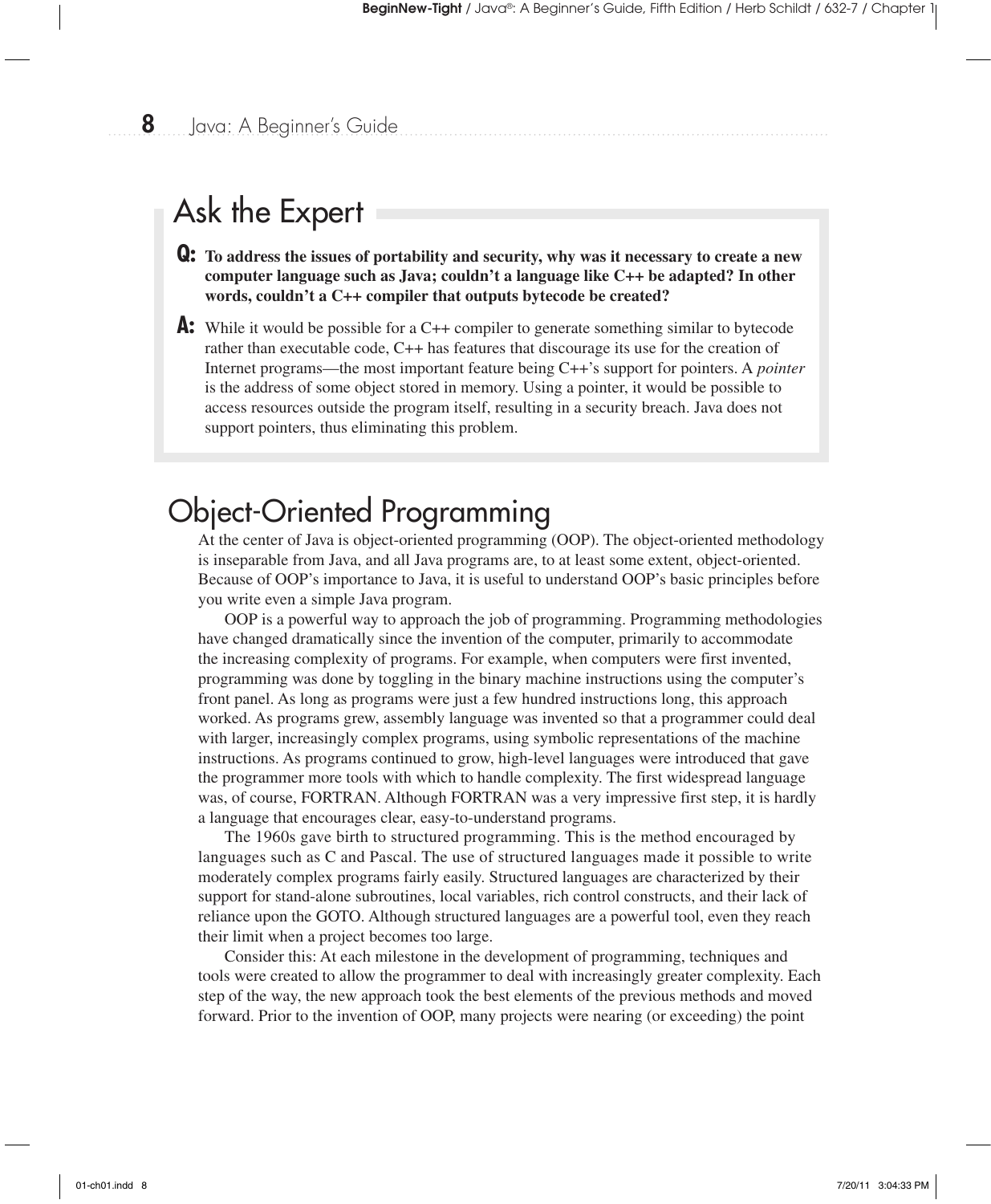where the structured approach no longer works. Object-oriented methods were created to help programmers break through these barriers.

Object-oriented programming took the best ideas of structured programming and combined them with several new concepts. The result was a different way of organizing a program. In the most general sense, a program can be organized in one of two ways: around its code (what is happening) or around its data (what is being affected). Using only structured programming techniques, programs are typically organized around code. This approach can be thought of as "code acting on data."

Object-oriented programs work the other way around. They are organized around data, with the key principle being "data controlling access to code." In an object-oriented language, you define the data and the routines that are permitted to act on that data. Thus, a data type defines precisely what sort of operations can be applied to that data.

To support the principles of object-oriented programming, all OOP languages, including Java, have three traits in common: encapsulation, polymorphism, and inheritance. Let's examine each.

#### Encapsulation

*Encapsulation* is a programming mechanism that binds together code and the data it manipulates, and that keeps both safe from outside interference and misuse. In an object-oriented language, code and data can be bound together in such a way that a self-contained *black box* is created. Within the box are all necessary data and code. When code and data are linked together in this fashion, an object is created. In other words, an object is the device that supports encapsulation.

Within an object, code, data, or both may be *private* to that object or *public.* Private code or data is known to and accessible by only another part of the object. That is, private code or data cannot be accessed by a piece of the program that exists outside the object. When code or data is public, other parts of your program can access it even though it is defined within an object. Typically, the public parts of an object are used to provide a controlled interface to the private elements of the object.

Java's basic unit of encapsulation is the *class.* Although the class will be examined in great detail later in this book, the following brief discussion will be helpful now. A class defines the form of an object. It specifies both the data and the code that will operate on that data. Java uses a class specification to construct *objects.* Objects are instances of a class. Thus, a class is essentially a set of plans that specify how to build an object.

The code and data that constitute a class are called *members* of the class. Specifically, the data defined by the class are referred to as *member variables* or *instance variables.* The code that operates on that data is referred to as *member methods* or just *methods. Method* is Java's term for a subroutine. If you are familiar with C/C++, it may help to know that what a Java programmer calls a *method,* a C/C++ programmer calls a *function.*

### Polymorphism

*Polymorphism* (from Greek, meaning "many forms") is the quality that allows one interface to access a general class of actions. The specific action is determined by the exact nature of the situation. A simple example of polymorphism is found in the steering wheel of an automobile.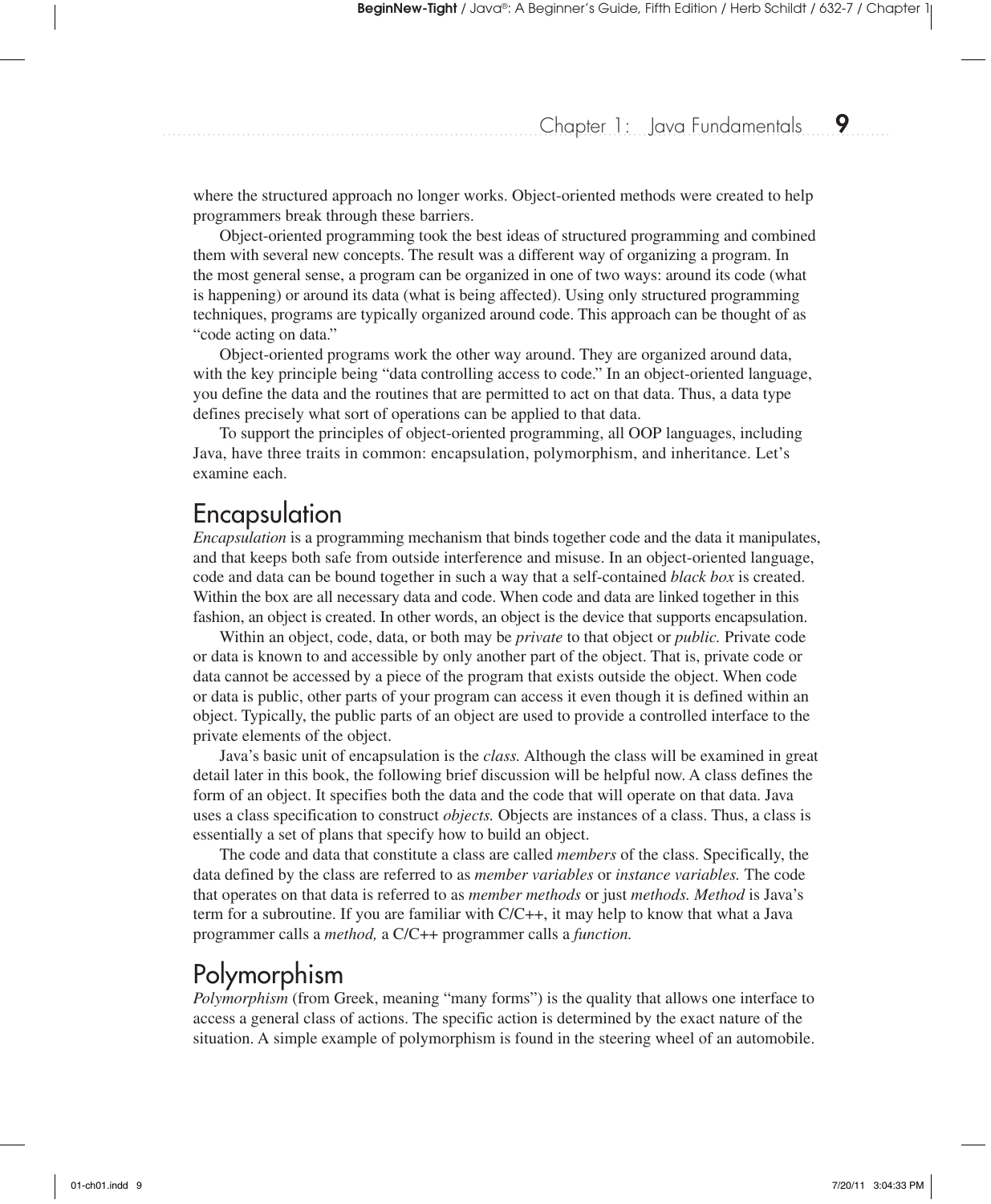The steering wheel (i.e., the interface) is the same no matter what type of actual steering mechanism is used. That is, the steering wheel works the same whether your car has manual steering, power steering, or rack-and-pinion steering. Therefore, once you know how to operate the steering wheel, you can drive any type of car.

The same principle can also apply to programming. For example, consider a stack (which is a first-in, last-out list). You might have a program that requires three different types of stacks. One stack is used for integer values, one for floating-point values, and one for characters. In this case, the algorithm that implements each stack is the same, even though the data being stored differs. In a non-object-oriented language, you would be required to create three different sets of stack routines, with each set using different names. However, because of polymorphism, in Java you can create one general set of stack routines that works for all three specific situations. This way, once you know how to use one stack, you can use them all.

More generally, the concept of polymorphism is often expressed by the phrase "one interface, multiple methods." This means that it is possible to design a generic interface to a group of related activities. Polymorphism helps reduce complexity by allowing the same interface to be used to specify a *general class of action.* It is the compiler's job to select the *specific action*  (i.e., method) as it applies to each situation. You, the programmer, don't need to do this selection manually. You need only remember and utilize the general interface.

#### **Inheritance**

*Inheritance* is the process by which one object can acquire the properties of another object. This is important because it supports the concept of hierarchical classification. If you think about it, most knowledge is made manageable by hierarchical (i.e., top-down) classifications. For example, a Red Delicious apple is part of the classification *apple,* which in turn is part of the *fruit* class, which is under the larger class *food.* That is, the *food* class possesses certain qualities (edible, nutritious, etc.) which also, logically, apply to its subclass, *fruit.* In addition to these qualities, the *fruit* class has specific characteristics (juicy, sweet, etc.) that distinguish it from other food. The *apple* class defines those qualities specific to an apple (grows on trees, not tropical, etc.). A Red Delicious apple would, in turn, inherit all the qualities of all preceding classes, and would define only those qualities that make it unique.

Without the use of hierarchies, each object would have to explicitly define all of its characteristics. Using inheritance, an object need only define those qualities that make it unique within its class. It can inherit its general attributes from its parent. Thus, it is the inheritance mechanism that makes it possible for one object to be a specific instance of a more general case.

# Obtaining the Java Development Kit

Now that the theoretical underpinning of Java has been explained, it is time to start writing Java programs. Before you can compile and run those programs, however, you must have the Java Development Kit (JDK) installed on your computer. The JDK is available free of charge from Oracle. At the time of this writing, the current release of the JDK is JDK 7. This is the version used by Java SE 7. (SE stands for Standard Edition.) Because JDK 7 contains many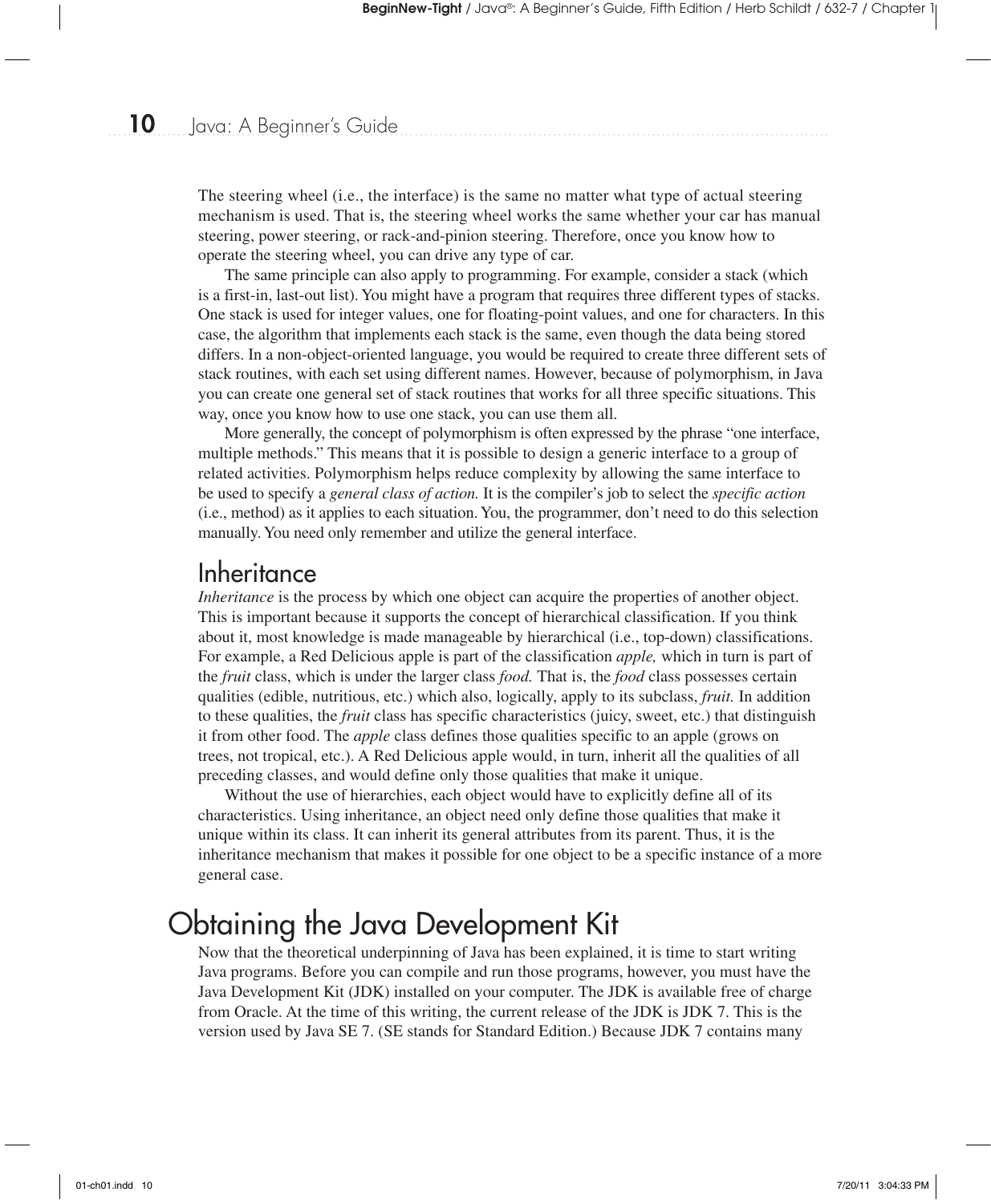new features that are not supported by earlier versions of Java, it is necessary to use JDK 7 (or later) to compile and run the programs in this book.

The JDK can be downloaded from **www.oracle.com/technetwork/java/javase/ downloads/index.html**. Just go to the download page and follow the instructions for the type of computer that you have. After you have installed the JDK, you will be able to compile and run programs. The JDK supplies two primary programs. The first is **javac**, which is the Java compiler. The second is **java**, which is the standard Java interpreter and is also referred to as the *application launcher.*

One other point: The JDK runs in the command prompt environment and uses command-line tools. It is not a windowed application. It is also not an integrated development environment (IDE).

#### *Note*

In addition to the basic command-line tools supplied with the JDK, there are several high-quality IDEs available for Java, such as NetBeans and Eclipse. An IDE can be very helpful when developing and deploying commercial applications. As a general rule, you can also use an IDE to compile and run the programs in this book if you so choose. However, the instructions presented in this book for compiling and running a Java program describe only the JDK command-line tools. The reasons for this are easy to understand. First, the JDK is readily available to all readers. Second, the instructions for using the JDK will be the same for all readers. Furthermore, for the simple programs presented in this book, using the JDK command-line tools is usually the easiest approach. If you are using an IDE, you will need to follow its instructions. Because of differences between IDEs, no general set of instructions can be given.

# Ask the Expert

- **Q: You state that object-oriented programming is an effective way to manage large programs. However, it seems that it might add substantial overhead to relatively small ones. Since you say that all Java programs are, to some extent, object-oriented, does this impose a penalty for smaller programs?**
- A: No. As you will see, for small programs, Java's object-oriented features are nearly transparent. Although it is true that Java follows a strict object model, you have wide latitude as to the degree to which you employ it. For smaller programs, their "objectorientedness" is barely perceptible. As your programs grow, you will integrate more objectoriented features effortlessly.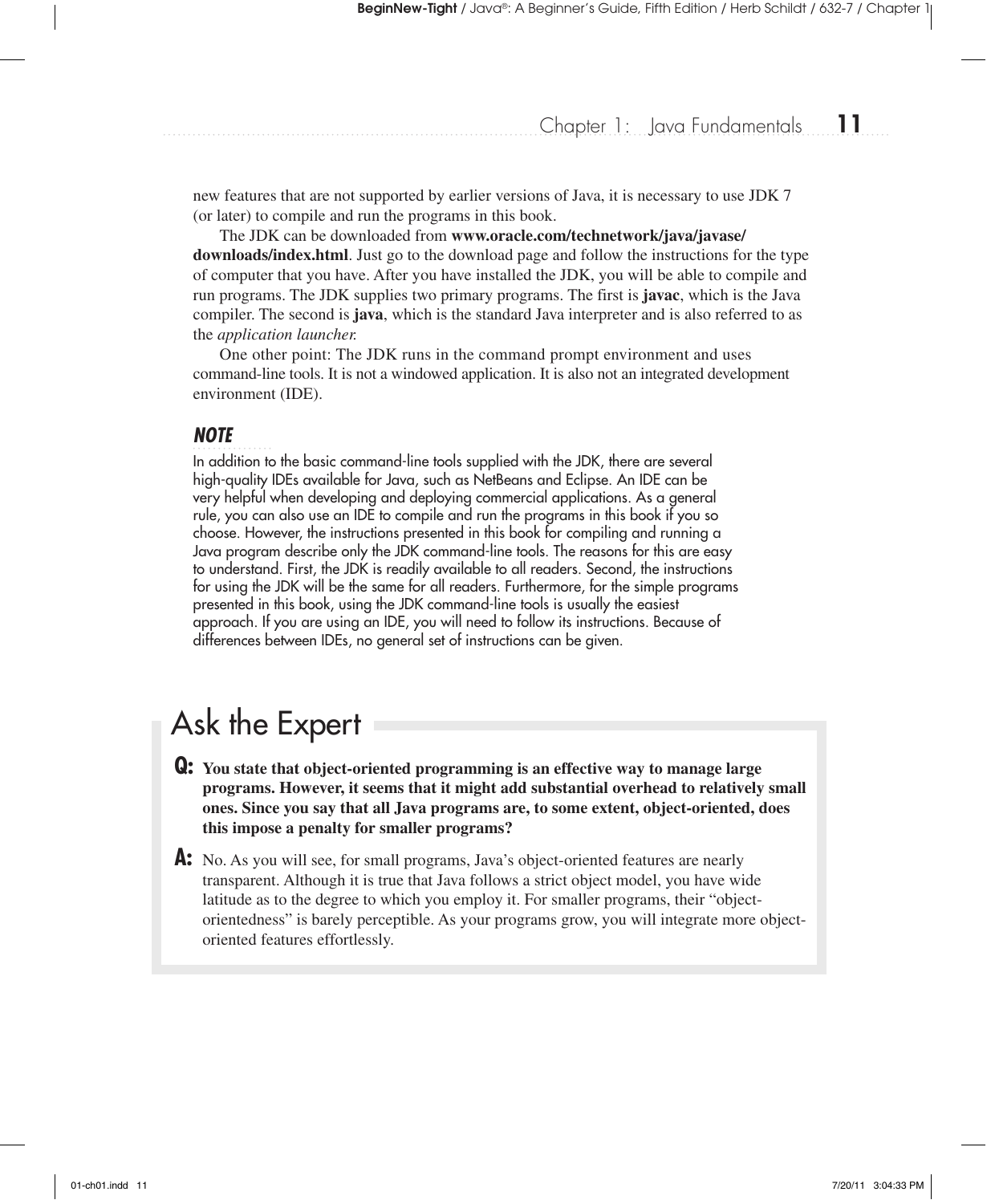# A First Simple Program

Let's start by compiling and running the short sample program shown here:

```
/*
    This is a simple Java program.
    Call this file Example.java.
*/
class Example {
  // A Java program begins with a call to main().
  public static void main(String args[]) {
     System.out.println("Java drives the Web.");
 }
}
```
You will follow these three steps:

- 1. Enter the program.
- 2. Compile the program.

3. Run the program.

### Entering the Program

The programs shown in this book are available from McGraw-Hill's Web site: **www .oraclepressbooks.com**. However, if you want to enter the programs by hand, you are free to do so. In this case, you must enter the program into your computer using a text editor, not a word processor. Word processors typically store format information along with text. This format information will confuse the Java compiler. If you are using a Windows platform, you can use WordPad or any other programming editor that you like.

For most computer languages, the name of the file that holds the source code to a program is arbitrary. However, this is not the case with Java. The first thing that you must learn about Java is that *the name you give to a source file is very important.* For this example, the name of the source file should be **Example.java**. Let's see why.

In Java, a source file is officially called a *compilation unit.* It is a text file that contains (among other things) one or more class definitions. (For now, we will be using source files that contain only one class.) The Java compiler requires that a source file use the **.java** filename extension. As you can see by looking at the program, the name of the class defined by the program is also **Example**. This is not a coincidence. In Java, all code must reside inside a class. By convention, the name of the main class should match the name of the file that holds the program. You should also make sure that the capitalization of the filename matches the class name. The reason for this is that Java is case sensitive. At this point, the convention that filenames correspond to class names may seem arbitrary. However, this convention makes it easier to maintain and organize your programs.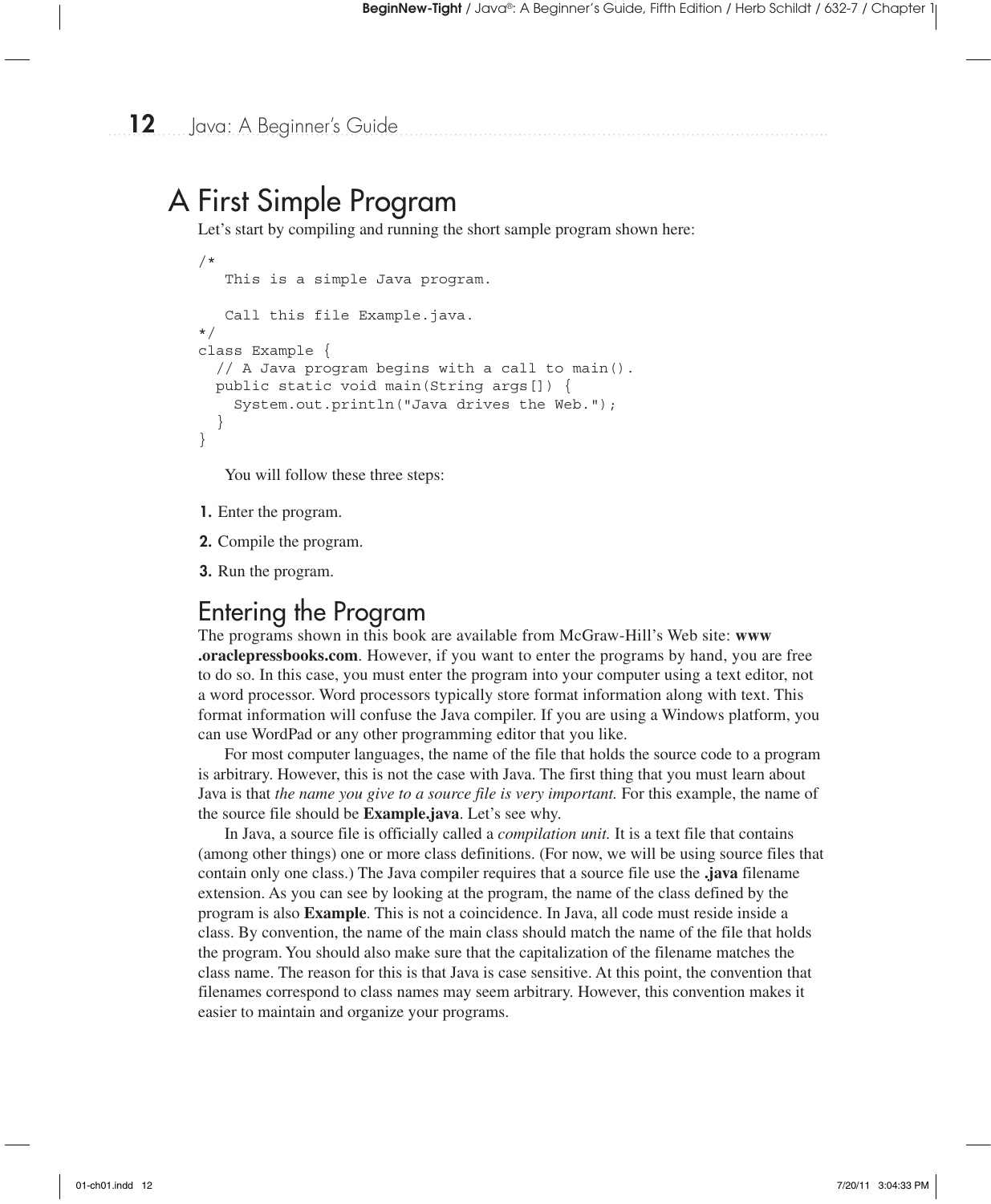### Compiling the Program

To compile the **Example** program, execute the compiler, **javac**, specifying the name of the source file on the command line, as shown here:

```
javac Example.java
```
The **javac** compiler creates a file called **Example.class** that contains the bytecode version of the program. Remember, bytecode is not executable code. Bytecode must be executed by a Java Virtual Machine. Thus, the output of **javac** is not code that can be directly executed.

To actually run the program, you must use the Java interpreter, **java**. To do so, pass the class name **Example** as a command-line argument, as shown here:

```
java Example
```
When the program is run, the following output is displayed:

Java drives the Web.

When Java source code is compiled, each individual class is put into its own output file named after the class and using the **.class** extension. This is why it is a good idea to give your Java source files the same name as the class they contain—the name of the source file will match the name of the **.class** file. When you execute the Java interpreter as just shown, you are actually specifying the name of the class that you want the interpreter to execute. It will automatically search for a file by that name that has the **.class** extension. If it finds the file, it will execute the code contained in the specified class.

#### *Note*

If, when you try to compile the program, the computer cannot find **javac** (and assuming that you have installed the JDK correctly), you may need to specify the path to the command-line tools. In Windows, for example, this means that you will need to add the path to the command-line tools to the paths defined for the **PATH** environmental variable. For example, if JDK 7 was installed in the default directories, then the path to the command-line tools is C:\Program Files\Java\jdk1.7.0\bin. (Of course, the specific version of the JDK may differ.) You will need to consult the documentation for your operating system on how to set the path, because this procedure differs between OSes. If you are in a hurry and just want to try the first sample program, you can also fully specify the path to each tool. For example,

```
C:\"Program Files"\Java\jdk1.7.0\bin\javac Example.java
C:\"Program Files"\Java\jdk1.7.0\bin\java Example
```
However, this approach should not be used as a general practice. It is much better to set the path.

### The First Sample Program Line by Line

Although **Example.java** is quite short, it includes several key features that are common to all Java programs. Let's closely examine each part of the program.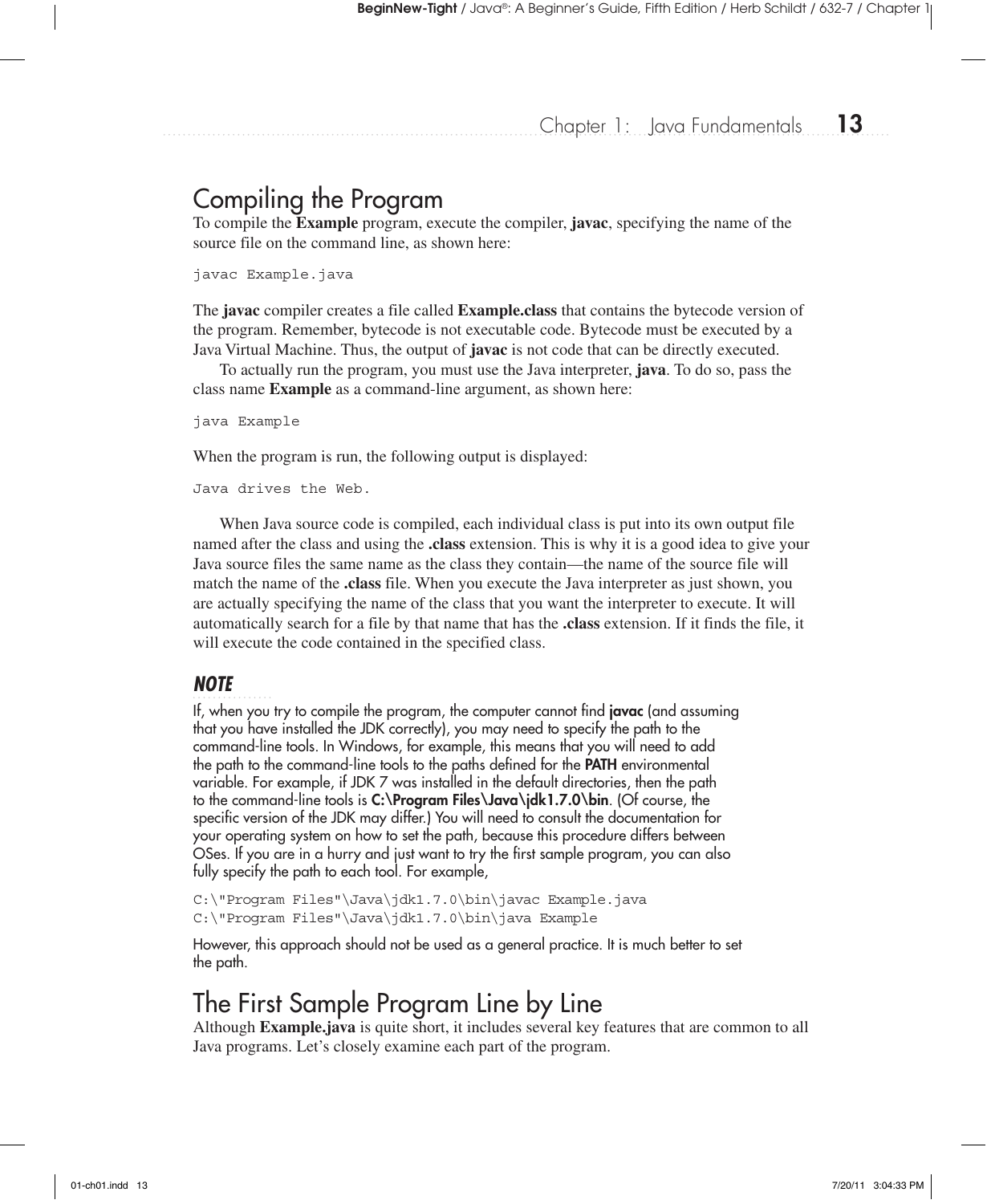The program begins with the following lines:

```
/*
    This is a simple Java program.
    Call this file Example.java.
*/
```
This is a *comment.* Like most other programming languages, Java lets you enter a remark into a program's source file. The contents of a comment are ignored by the compiler. Instead, a comment describes or explains the operation of the program to anyone who is reading its source code. In this case, the comment describes the program and reminds you that the source file should be called **Example.java**. Of course, in real applications, comments generally explain how some part of the program works or what a specific feature does.

Java supports three styles of comments. The one shown at the top of the program is called a *multiline comment.* This type of comment must begin with **/\*** and end with **\*/**. Anything between these two comment symbols is ignored by the compiler. As the name suggests, a multiline comment may be several lines long.

The next line of code in the program is shown here:

```
class Example {
```
This line uses the keyword **class** to declare that a new class is being defined. As mentioned, the class is Java's basic unit of encapsulation. **Example** is the name of the class. The class definition begins with the opening curly brace  $({})$  and ends with the closing curly brace  $({})$ . The elements between the two braces are members of the class. For the moment, don't worry too much about the details of a class except to note that in Java, all program activity occurs within one. This is one reason why all Java programs are (at least a little bit) object-oriented.

The next line in the program is the *single-line comment,* shown here:

```
// A Java program begins with a call to main().
```
This is the second type of comment supported by Java. A single-line comment begins with a **//** and ends at the end of the line. As a general rule, programmers use multiline comments for longer remarks and single-line comments for brief, line-by-line descriptions.

The next line of code is shown here:

```
public static void main (String args[]) {
```
This line begins the **main( )** method. As mentioned earlier, in Java, a subroutine is called a *method.* As the comment preceding it suggests, this is the line at which the program will begin executing. All Java applications begin execution by calling **main( )**. The exact meaning of each part of this line cannot be given now, since it involves a detailed understanding of several other of Java's features. However, since many of the examples in this book will use this line of code, let's take a brief look at each part now.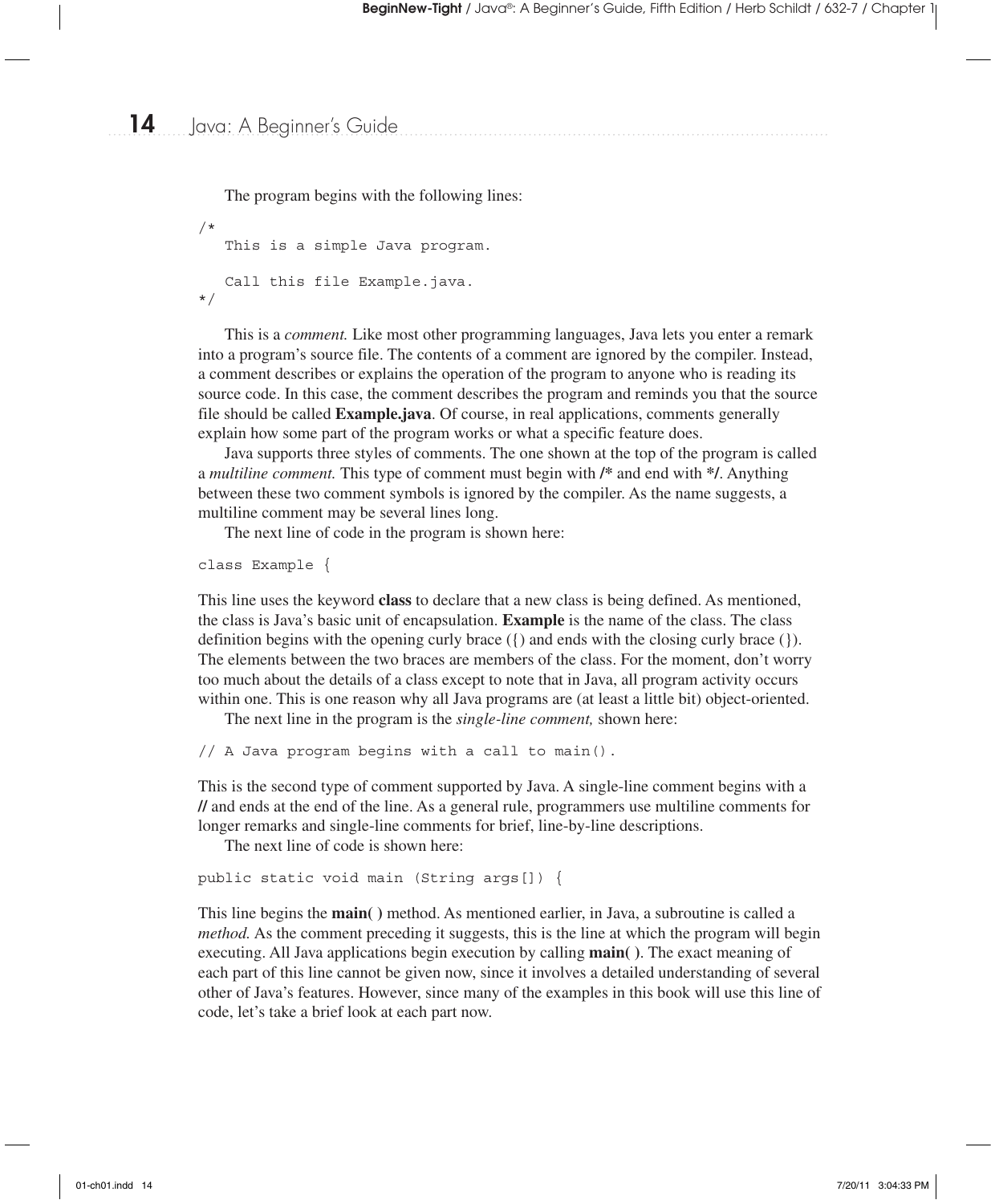The **public** keyword is an *access modifier.* An access modifier determines how other parts of the program can access the members of the class. When a class member is preceded by **public**, then that member can be accessed by code outside the class in which it is declared. (The opposite of **public** is **private**, which prevents a member from being used by code defined outside of its class.) In this case, **main( )** must be declared as **public**, since it must be called by code outside of its class when the program is started. The keyword **static** allows **main( )** to be called before an object of the class has been created. This is necessary because **main( )** is called by the JVM before any objects are made. The keyword **void** simply tells the compiler that **main( )** does not return a value. As you will see, methods may also return values. If all this seems a bit confusing, don't worry. All of these concepts will be discussed in detail in subsequent chapters.

As stated, **main( )** is the method called when a Java application begins. Any information that you need to pass to a method is received by variables specified within the set of parentheses that follow the name of the method. These variables are called *parameters.* If no parameters are required for a given method, you still need to include the empty parentheses. In **main( )** there is only one parameter, **String args[ ]**, which declares a parameter named **args**. This is an array of objects of type **String**. (*Arrays* are collections of similar objects.) Objects of type **String** store sequences of characters. In this case, **args** receives any command-line arguments present when the program is executed. This program does not make use of this information, but other programs shown later in this book will.

The last character on the line is the {. This signals the start of **main( )**'s body. All of the code included in a method will occur between the method's opening curly brace and its closing curly brace.

The next line of code is shown here. Notice that it occurs inside **main( )**.

#### System.out.println("Java drives the Web.");

This line outputs the string "Java drives the Web." followed by a new line on the screen. Output is actually accomplished by the built-in **println( )** method. In this case, **println( )** displays the string that is passed to it. As you will see, **println( )** can be used to display other types of information, too. The line begins with **System.out**. While too complicated to explain in detail at this time, briefly, **System** is a predefined class that provides access to the system, and **out** is the output stream that is connected to the console. Thus, **System.out** is an object that encapsulates console output. The fact that Java uses an object to define console output is further evidence of its object-oriented nature.

As you have probably guessed, console output (and input) is not used frequently in realworld Java applications. Since most modern computing environments are windowed and graphical in nature, console I/O is used mostly for simple utility programs, for demonstration programs, and for server-side code. Later in this book, you will learn other ways to generate output using Java, but for now, we will continue to use the console I/O methods.

Notice that the **println( )** statement ends with a semicolon. All statements in Java end with a semicolon. The reason that the other lines in the program do not end in a semicolon is that they are not, technically, statements.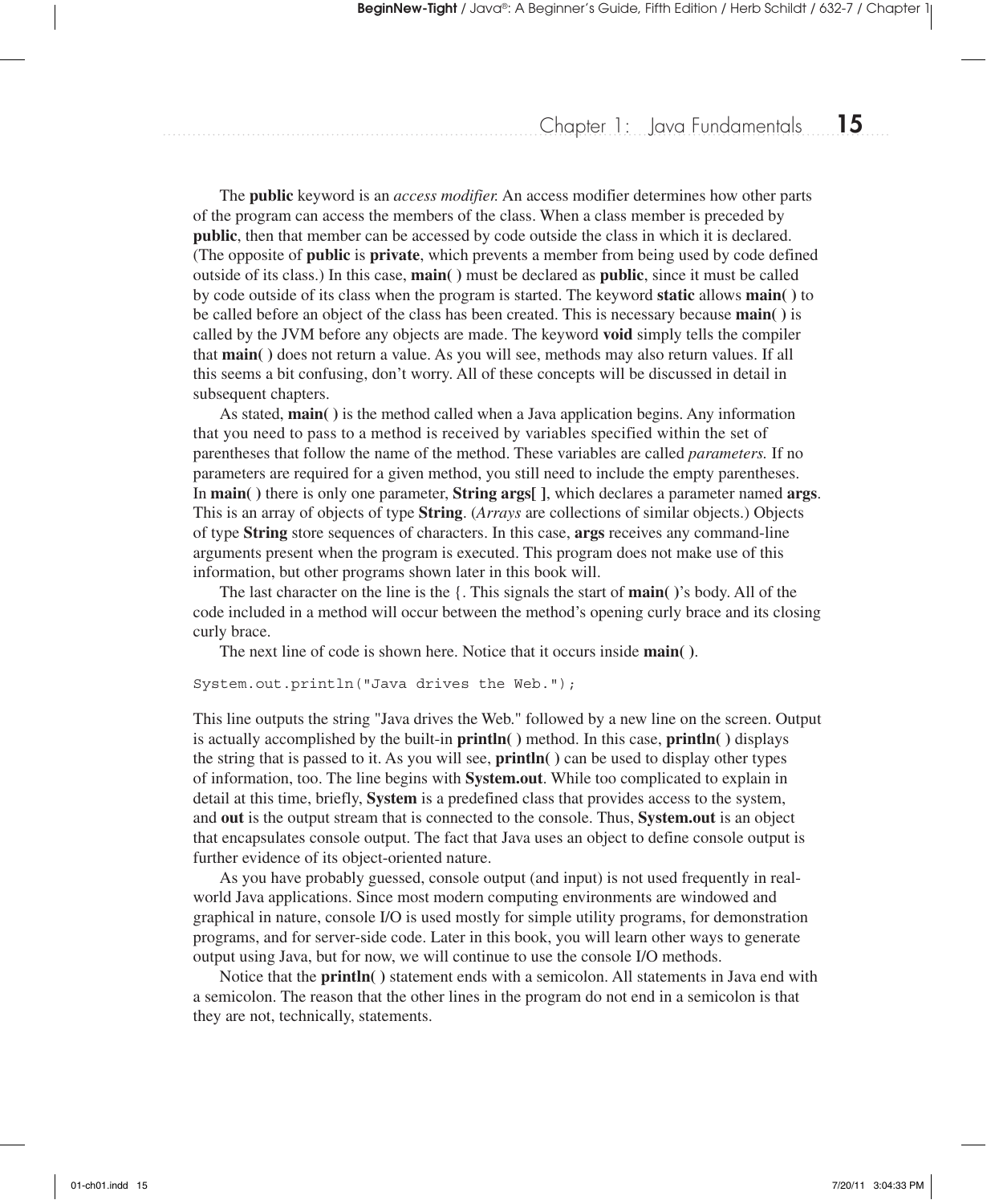The first } in the program ends **main( )**, and the last } ends the **Example** class definition. One last point: Java is case sensitive. Forgetting this can cause you serious problems. For example, if you accidentally type **Main** instead of **main**, or **PrintLn** instead of **println**, the preceding program will be incorrect. Furthermore, although the Java compiler *will* compile classes that do not contain a **main( )** method, it has no way to execute them. So, if you had mistyped **main**, the compiler would still compile your program. However, the Java interpreter would report an error because it would be unable to find the **main( )** method.

# Handling Syntax Errors

If you have not yet done so, enter, compile, and run the preceding program. As you may know from your previous programming experience, it is quite easy to accidentally type something incorrectly when entering code into your computer. Fortunately, if you enter something incorrectly into your program, the compiler will report a *syntax error* message when it tries to compile it. The Java compiler attempts to make sense out of your source code no matter what you have written. For this reason, the error that is reported may not always reflect the actual cause of the problem. In the preceding program, for example, an accidental omission of the opening curly brace after the **main( )** method causes the compiler to report the following two errors:

```
Example.java:8: ';' expected
  public static void main(String args[])
\simExample.java:11: class, interface, or enum expected
}
\hat{\phantom{1}}
```
Clearly, the first error message is completely wrong because what is missing is not a semicolon, but a curly brace.

The point of this discussion is that when your program contains a syntax error, you shouldn't necessarily take the compiler's messages at face value. The messages may be misleading. You may need to "second-guess" an error message in order to find the real problem. Also, look at the last few lines of code in your program that precede the line being flagged. Sometimes an error will not be reported until several lines after the point at which the error actually occurred.

# A Second Simple Program

Perhaps no other construct is as important to a programming language as the assignment of a value to a variable. A *variable* is a named memory location that can be assigned a value. Further, the value of a variable can be changed during the execution of a program. That is, the content of a variable is changeable, not fixed. The following program creates two variables called **var1** and **var2**:

```
/*
    This demonstrates a variable.
    Call this file Example2.java.
*/
```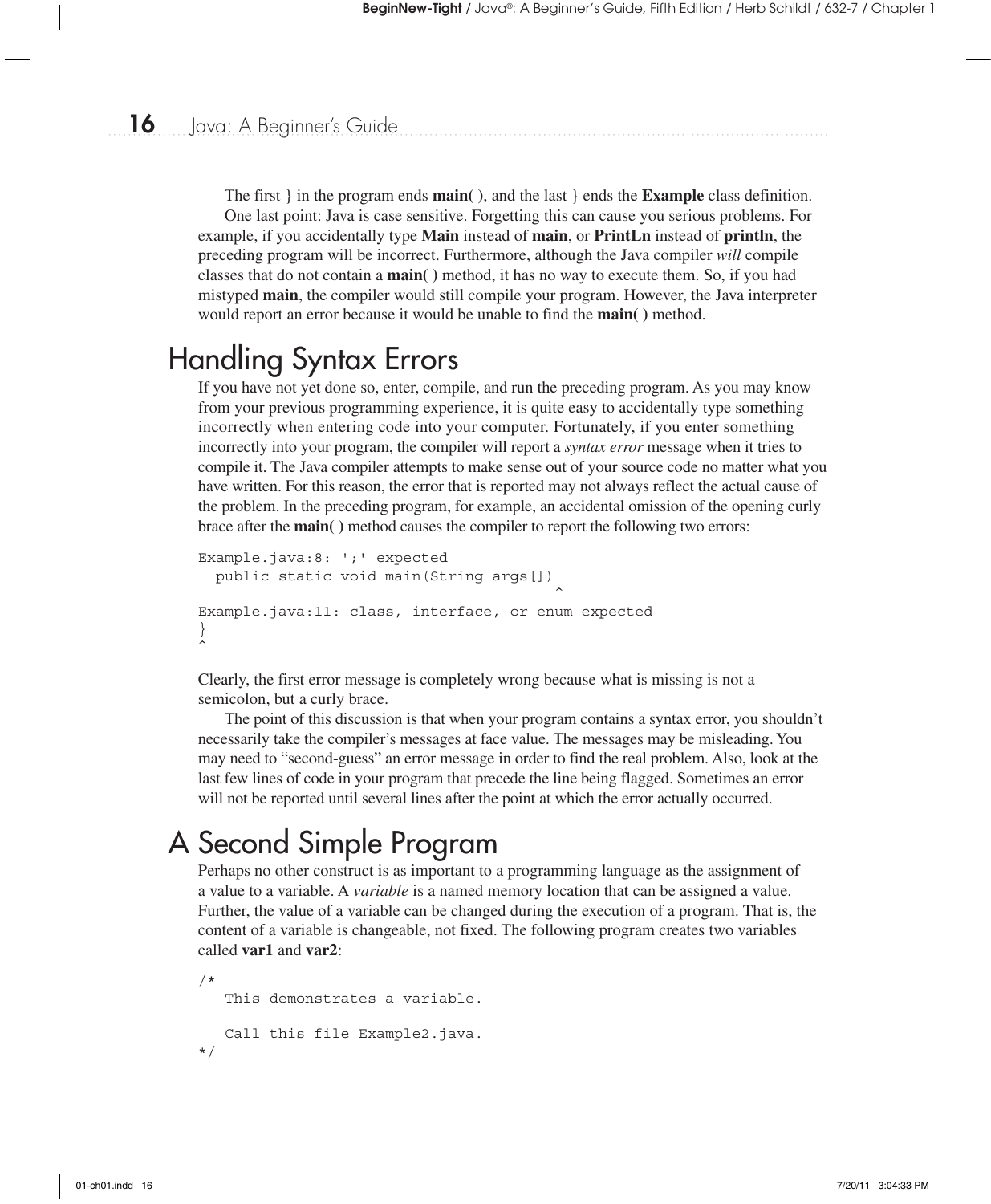```
class Example2 {
   public static void main(String args[]) {
    int var1; // this declares a variable \triangleleft int var2; // this declares another variable
<code>var1 = 1024;</code> // this assigns 1024 to var1 \blacktriangleleft —— Assign a variable a value.
     System.out.println("var1 contains " + var1);
    var2 = var1 / 2;
     System.out.print("var2 contains var1 / 2: ");
     System.out.println(var2);
   }
}
                                                              Declare variables.
```
When you run this program, you will see the following output:

var1 contains 1024 var2 contains var1 / 2: 512

This program introduces several new concepts. First, the statement

int var1; // this declares a variable

declares a variable called **var1** of type integer. In Java, all variables must be declared before they are used. Further, the type of values that the variable can hold must also be specified. This is called the *type* of the variable. In this case, **var1** can hold integer values. These are whole number values. In Java, to declare a variable to be of type integer, precede its name with the keyword **int**. Thus, the preceding statement declares a variable called **var1** of type **int**.

The next line declares a second variable called **var2**:

```
int var2; // this declares another variable
```
Notice that this line uses the same format as the first line except that the name of the variable is different.

In general, to declare a variable you will use a statement like this:

*type var-name;*

Here, *type* specifies the type of variable being declared, and *var-name* is the name of the variable. In addition to **int**, Java supports several other data types.

The following line of code assigns **var1** the value 1024:

var1 = 1024; // this assigns 1024 to var1

In Java, the assignment operator is the single equal sign. It copies the value on its right side into the variable on its left.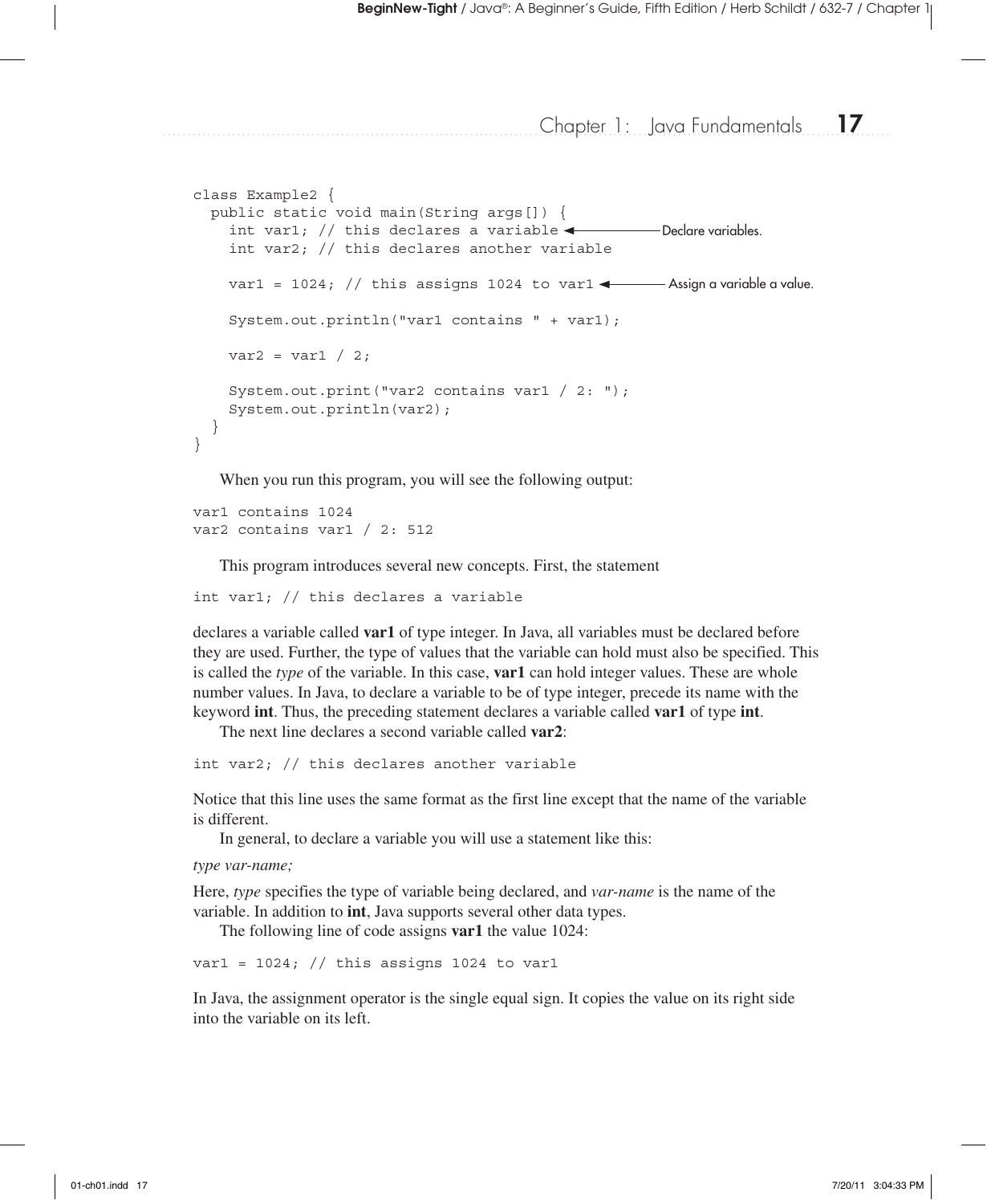The next line of code outputs the value of **var1** preceded by the string "var1 contains ":

```
System.out.println("var1 contains " + var1);
```
In this statement, the plus sign causes the value of **var1** to be displayed after the string that precedes it. This approach can be generalized. Using the **+** operator, you can chain together as many items as you want within a single **println( )** statement.

The next line of code assigns **var2** the value of **var1** divided by 2:

 $var2 = var1 / 2;$ 

This line divides the value in **var1** by 2 and then stores that result in **var2**. Thus, after the line executes, **var2** will contain the value 512. The value of **var1** will be unchanged. Like most other computer languages, Java supports a full range of arithmetic operators, including those shown here:

| Addition        |
|-----------------|
| Subtraction     |
| Multiplication  |
| <b>Division</b> |

Here are the next two lines in the program:

```
System.out.print("var2 contains var1 / 2: ");
System.out.println(var2);
```
Two new things are occurring here. First, the built-in method **print( )** is used to display the string "var2 contains var1 / 2: ". This string is *not* followed by a new line. This means that when the next output is generated, it will start on the same line. The **print( )** method is just like **println**(), except that it does not output a new line after each call. Second, in the call to **println( )**, notice that **var2** is used by itself. Both **print( )** and **println( )** can be used to output values of any of Java's built-in types.

One more point about declaring variables before we move on: It is possible to declare two or more variables using the same declaration statement. Just separate their names by commas. For example, **var1** and **var2** could have been declared like this:

int var1, var2; // both declared using one statement

# Another Data Type

In the preceding program, a variable of type **int** was used. However, a variable of type **int** can hold only whole numbers. Thus, it cannot be used when a fractional component is required. For example, an **int** variable can hold the value 18, but not the value 18.3. Fortunately, **int** is only one of several data types defined by Java. To allow numbers with fractional components, Java defines two floating-point types: **float** and **double**, which represent single- and double-precision values, respectively. Of the two, **double** is the most commonly used.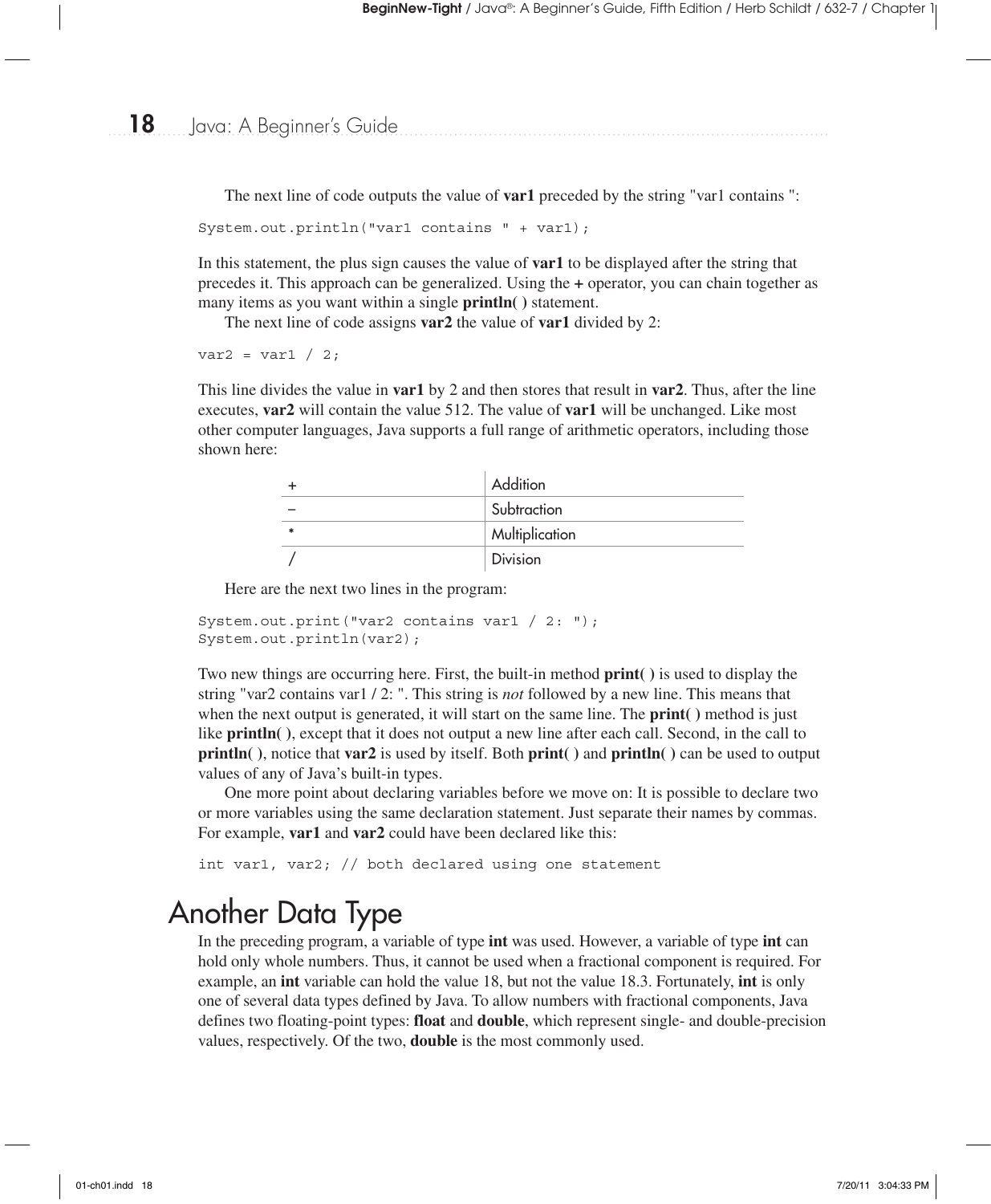To declare a variable of type **double**, use a statement similar to that shown here:

double x;

Here, **x** is the name of the variable, which is of type **double**. Because **x** has a floating-point type, it can hold values such as 122.23, 0.034, or –19.0.

To better understand the difference between **int** and **double**, try the following program:

```
/*
    This program illustrates the differences
    between int and double.
    Call this file Example3.java.
*/
class Example3 {
   public static void main(String args[]) {
     int var; // this declares an int variable
     double x; // this declares a floating-point variable
    var = 10; // assign var the value 10
    x = 10.0; // assign x the value 10.0
     System.out.println("Original value of var: " + var);
    System.out.println("Original value of x: " + x);
    System.out.println(); // print a blank line \longleftarrow // now, divide both by 4
    var = var / 4;
    x = x / 4; System.out.println("var after division: " + var);
    System.out.println("x after division: " + x);
   }
}
                                                         —— Output a blank line.
```
The output from this program is shown here:

Original value of var: 10 Original value of x: 10.0 var after division: 2 Fractional component lost x after division: 2.5 Fractional component preserved

As you can see, when **var** is divided by 4, a whole-number division is performed, and the outcome is 2—the fractional component is lost. However, when **x** is divided by 4, the fractional component is preserved, and the proper answer is displayed.

There is one other new thing to notice in the program. To print a blank line, simply call **println( )** without any arguments.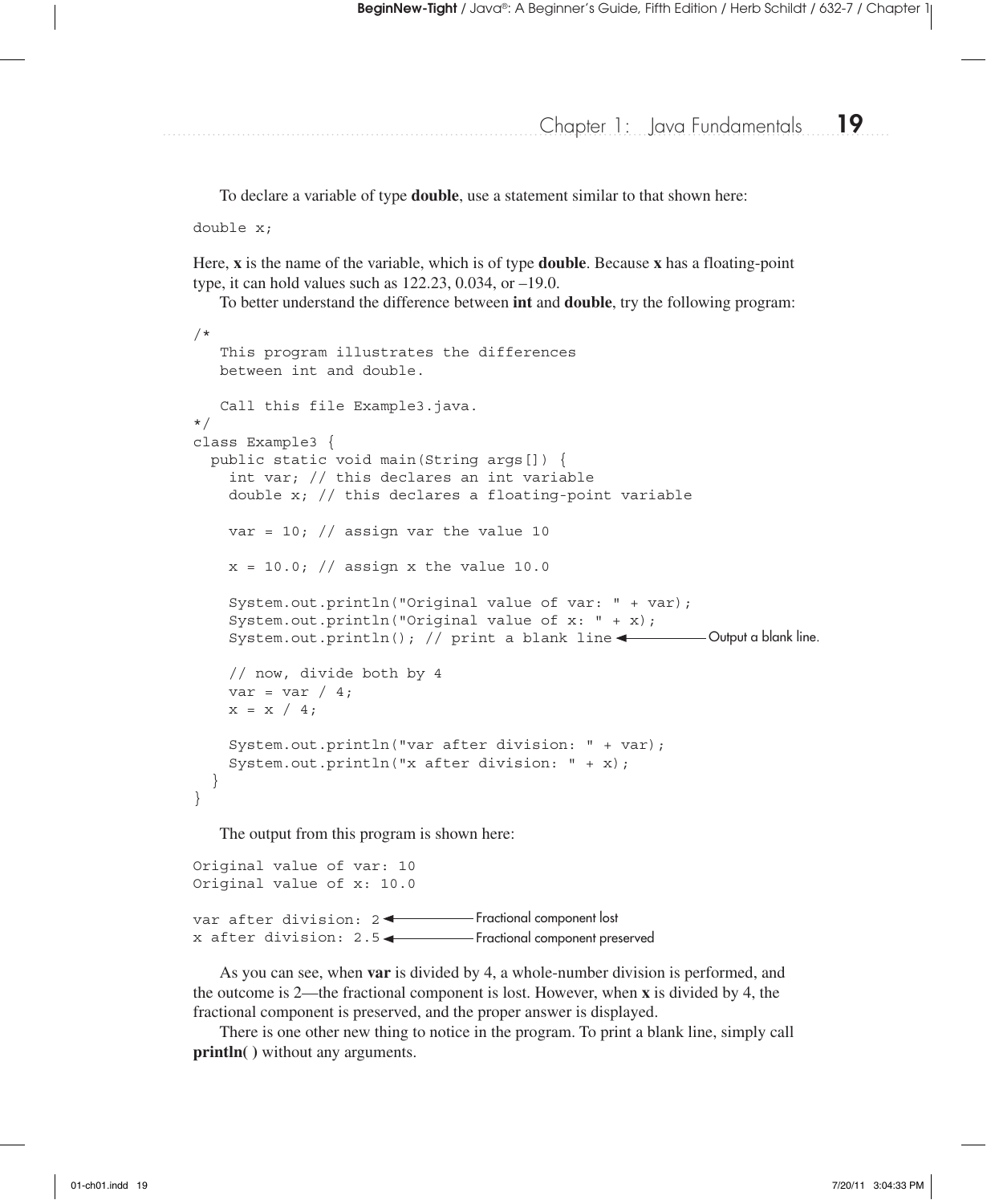# Ask the Expert

- **Q: Why does Java have different data types for integers and floating-point values? That is, why aren't all numeric values just the same type?**
- A: Java supplies different data types so that you can write efficient programs. For example, integer arithmetic is faster than floating-point calculations. Thus, if you don't need fractional values, then you don't need to incur the overhead associated with types **float** or **double**. Second, the amount of memory required for one type of data might be less than that required for another. By supplying different types, Java enables you to make best use of system resources. Finally, some algorithms require (or at least benefit from) the use of a specific type of data. In general, Java supplies a number of built-in types to give you the greatest flexibility.

# Try This 1-1 Converting Gallons to Liters

Although the preceding sample programs illustrate several important features of the Java language, they are not very useful. Even though you do not know much about Java at this point, you can still put what you have learned to work to create a practical program. In this project, we will create a program that converts gallons to liters. The program will work by declaring two **double** variables. One will hold the number of the gallons, and the second will hold the number of liters after the conversion. There are 3.7854 liters in a gallon. Thus, to convert gallons to liters, the gallon value is multiplied by 3.7854. The program displays both the number of gallons and the equivalent number of liters. GalToLit.java

- 1. Create a new file called **GalToLit.java**.
- 2. Enter the following program into the file:

```
/*
   Try This 1-1
    This program converts gallons to liters.
    Call this program GalToLit.java.
*/
class GalToLit {
  public static void main(String args[]) {
     double gallons; // holds the number of gallons
     double liters; // holds conversion to liters
     gallons = 10; // start with 10 gallons
```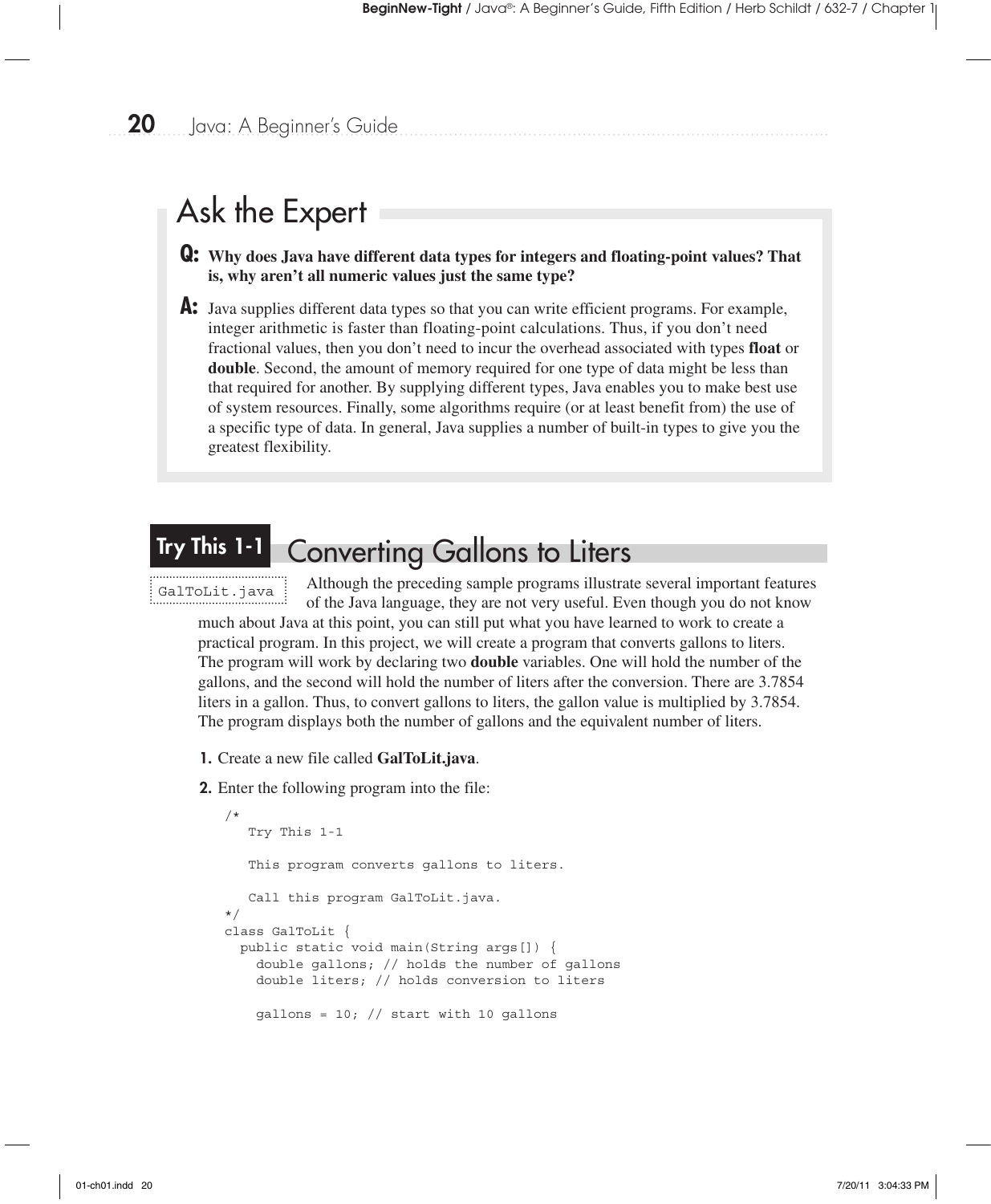```
liters = gallons * 3.7854; // convert to liters
     System.out.println(gallons + " gallons is " + liters + " liters.");
   }
}
```
3. Compile the program using the following command line:

javac GalToLit.java

4. Run the program using this command:

java GalToLit

You will see this output:

10.0 gallons is 37.854 liters.

5. As it stands, this program converts 10 gallons to liters. However, by changing the value assigned to **gallons**, you can have the program convert a different number of gallons into its equivalent number of liters.

### Two Control Statements

Inside a method, execution proceeds from one statement to the next, top to bottom. However, it is possible to alter this flow through the use of the various program control statements supported by Java. Although we will look closely at control statements later, two are briefly introduced here because we will be using them to write sample programs.

### The if Statement

You can selectively execute part of a program through the use of Java's conditional statement: the **if**. The Java **if** statement works much like the IF statement in any other language. Its simplest form is shown here:

if*(condition) statement;*

Here, *condition* is a Boolean expression. If *condition* is true, then the statement is executed. If *condition* is false, then the statement is bypassed. Here is an example:

if(10 < 11) System.out.println("10 is less than  $11"$ );

In this case, since 10 is less than 11, the conditional expression is true, and **println( )** will execute. However, consider the following:

if(10 < 9) System.out.println("this won't be displayed");

In this case, 10 is not less than 9. Thus, the call to **println( )** will not take place.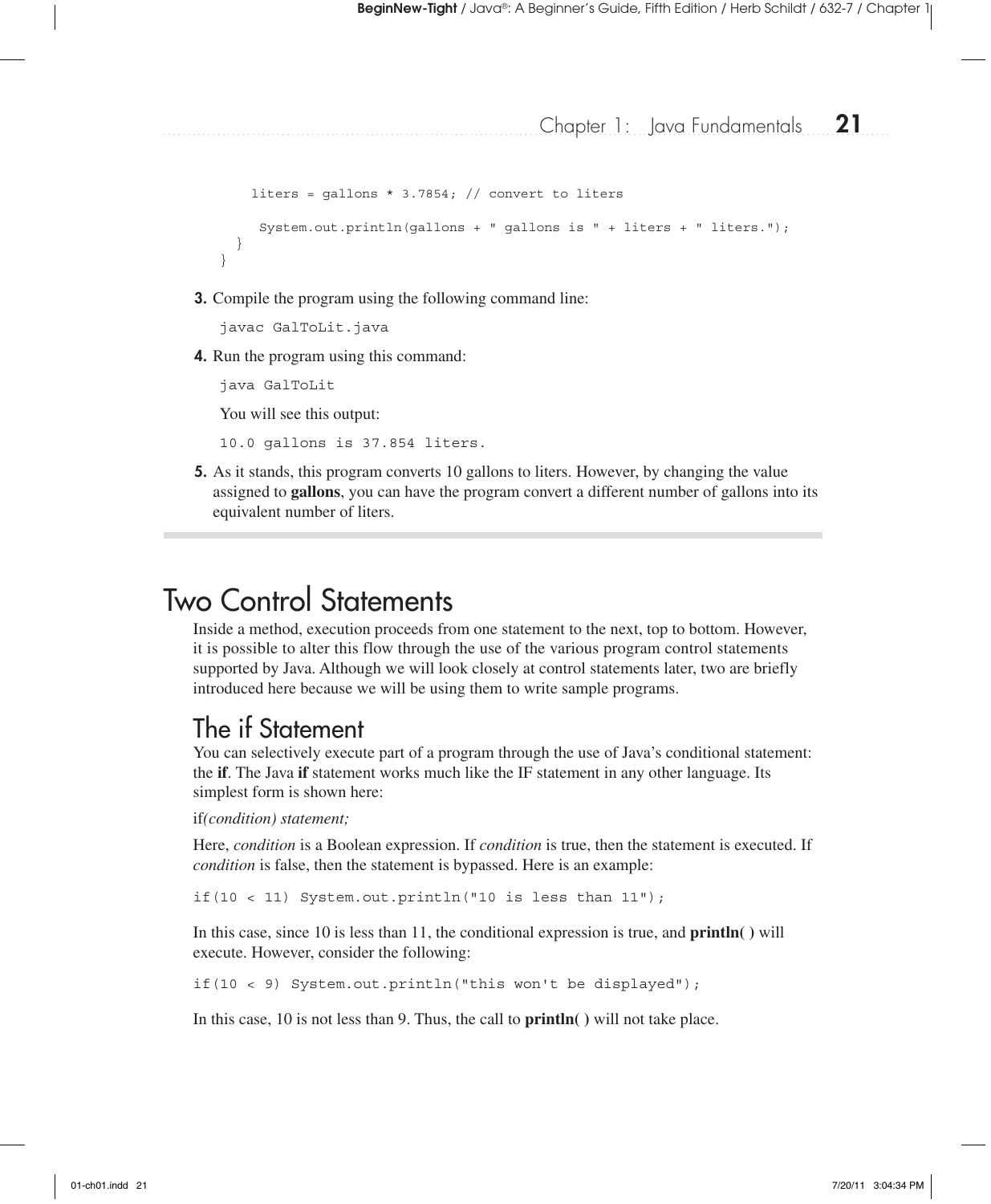Java defines a full complement of relational operators that may be used in a conditional expression. They are shown here:

| Operator | Meaning               |  |  |
|----------|-----------------------|--|--|
|          | Less than             |  |  |
| $\leq$   | Less than or equal    |  |  |
|          | Greater than          |  |  |
| $>=$     | Greater than or equal |  |  |
|          | Equal to              |  |  |
|          | Not equal             |  |  |

Notice that the test for equality is the double equal sign. Here is a program that illustrates the **if** statement:

```
/*
   Demonstrate the if.
    Call this file IfDemo.java.
*/
class IfDemo {
  public static void main(String args[]) {
     int a, b, c;
   a = 2;b = 3;if(a < b) System.out.println("a is less than b");
     // this won't display anything
     if(a == b) System.out.println("you won't see this");
     System.out.println();
    c = a - b; // c contains -1
     System.out.println("c contains -1");
    if(c \ge 0) System.out.println("c is non-negative");
    if(c < 0) System.out.println("c is negative");
     System.out.println();
    c = b - a; // c now contains 1
     System.out.println("c contains 1");
     if(c >= 0) System.out.println("c is non-negative");
```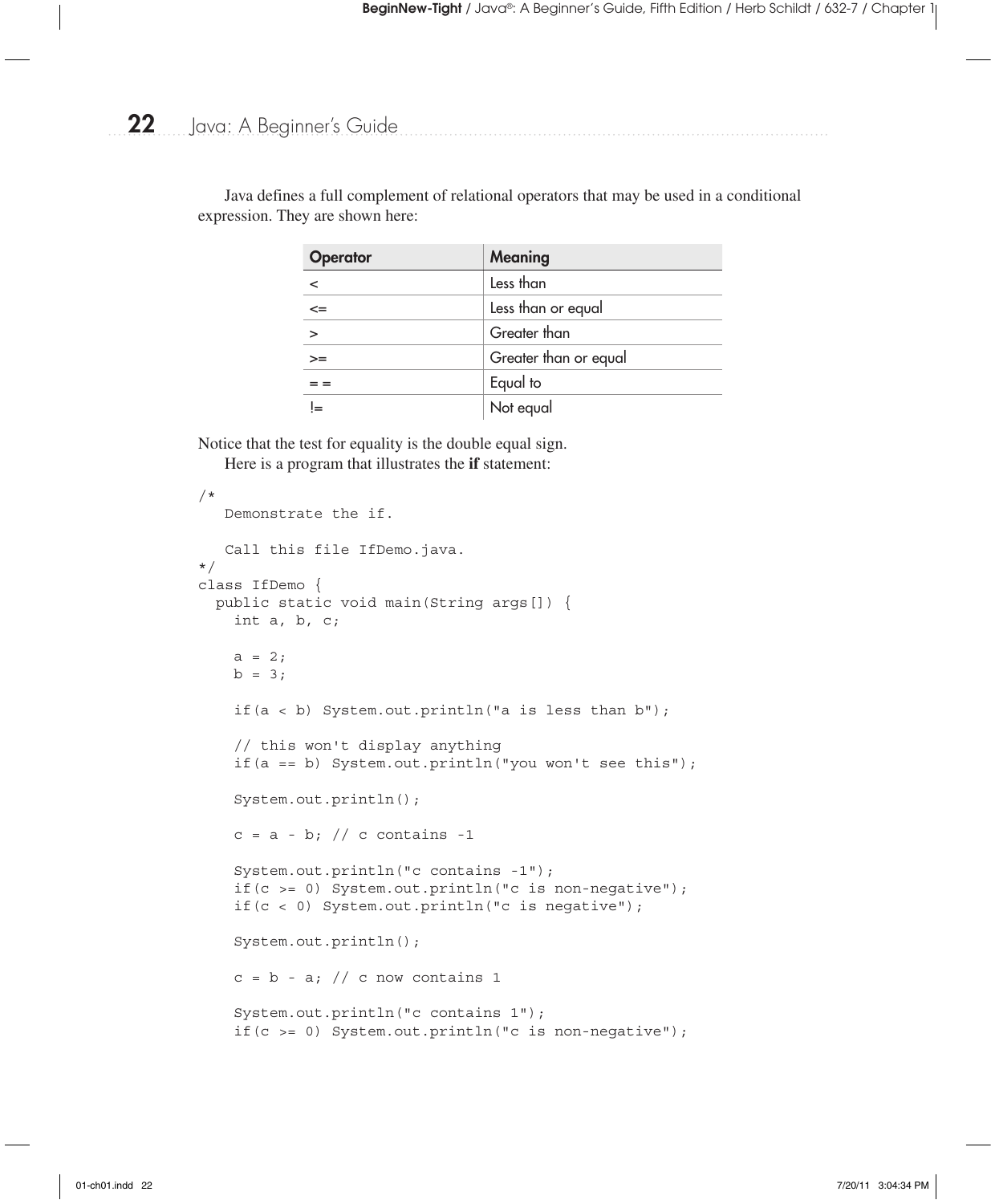```
if(c < 0) System.out.println("c is negative");
  }
}
```
The output generated by this program is shown here:

```
a is less than b
c contains -1
c is negative
c contains 1
c is non-negative
```
Notice one other thing in this program. The line

int a, b, c;

declares three variables, **a**, **b**, and **c**, by use of a comma-separated list. As mentioned earlier, when you need two or more variables of the same type, they can be declared in one statement. Just separate the variable names by commas.

# The for Loop

You can repeatedly execute a sequence of code by creating a *loop.* Java supplies a powerful assortment of loop constructs. The one we will look at here is the **for** loop. The simplest form of the **for** loop is shown here:

for*(initialization; condition; iteration) statement;*

In its most common form, the *initialization* portion of the loop sets a loop control variable to an initial value. The *condition* is a Boolean expression that tests the loop control variable. If the outcome of that test is true, the **for** loop continues to iterate. If it is false, the loop terminates. The *iteration* expression determines how the loop control variable is changed each time the loop iterates. Here is a short program that illustrates the **for** loop:

```
/*
   Demonstrate the for loop.
   Call this file ForDemo.java.
*/
class ForDemo {
   public static void main(String args[]) {
     int count;
for (count = 0; count < 5; count = count+1) \blacktriangleleft This loop iterates five times.
       System.out.println("This is count: " + count);
     System.out.println("Done!");
   }
}
```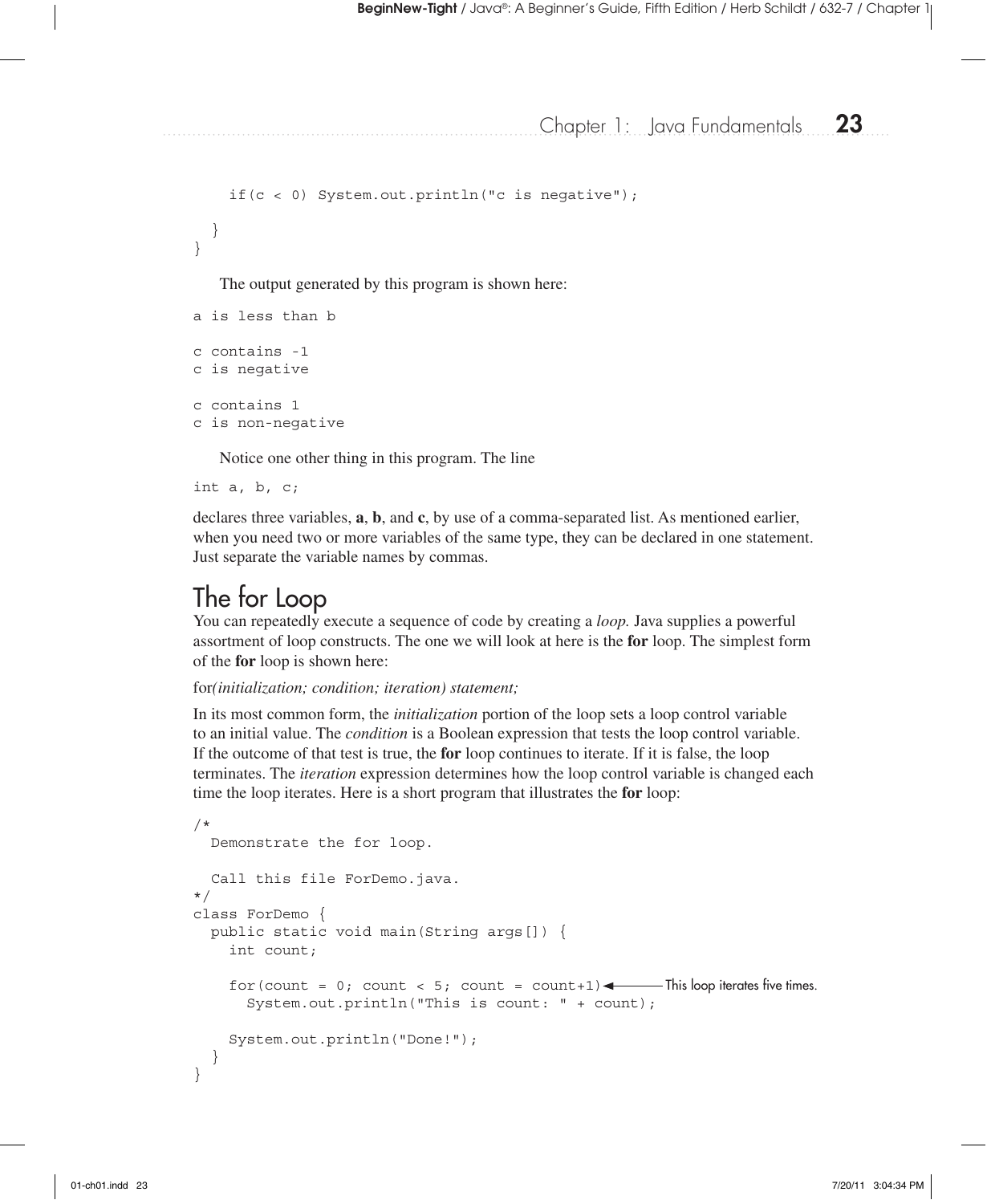The output generated by the program is shown here:

This is count: 0 This is count: 1 This is count: 2 This is count: 3 This is count: 4 Done!

In this example, **count** is the loop control variable. It is set to zero in the initialization portion of the **for**. At the start of each iteration (including the first one), the conditional test **count < 5**  is performed. If the outcome of this test is true, the **println( )** statement is executed, and then the iteration portion of the loop is executed. This process continues until the conditional test is false, at which point execution picks up at the bottom of the loop. As a point of interest, in professionally written Java programs, you will almost never see the iteration portion of the loop written as shown in the preceding program. That is, you will seldom see statements like this:

 $count = count + 1;$ 

The reason is that Java includes a special increment operator that performs this operation more efficiently. The increment operator is **++** (that is, two plus signs back to back). The increment operator increases its operand by one. By use of the increment operator, the preceding statement can be written like this:

count++;

Thus, the **for** in the preceding program will usually be written like this:

for(count =  $0$ ; count <  $5$ ; count++)

You might want to try this. As you will see, the loop still runs exactly the same as it did before.

Java also provides a decrement operator, which is specified as **– –**. This operator decreases its operand by one.

# Create Blocks of Code

Another key element of Java is the *code block.* A code block is a grouping of two or more statements. This is done by enclosing the statements between opening and closing curly braces. Once a block of code has been created, it becomes a logical unit that can be used any place that a single statement can. For example, a block can be a target for Java's **if** and **for** statements. Consider this **if** statement:

```
if(w < h) \{ \longleftarrow Start of block
 v = w * h;w = 0;}
End of block
```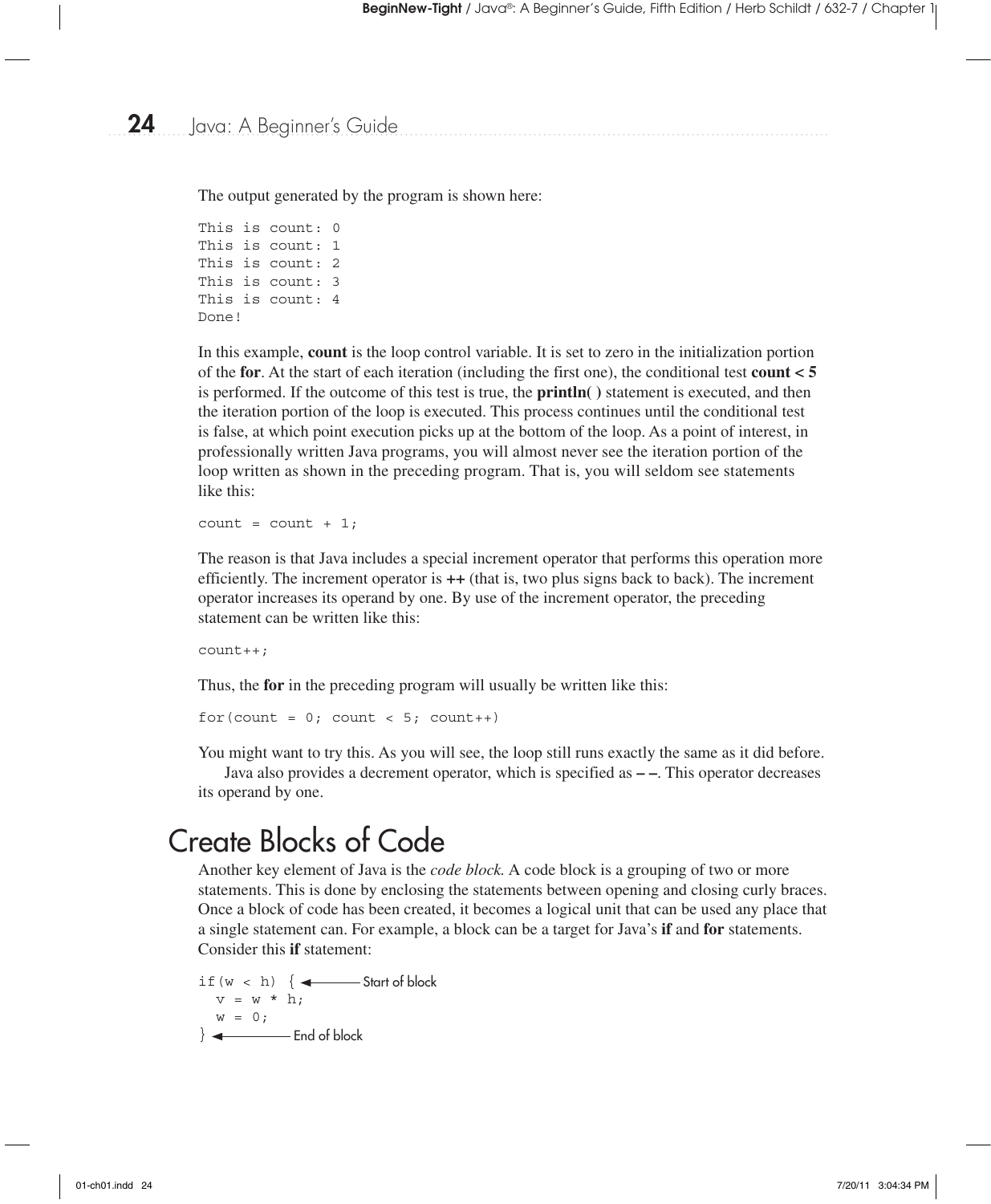Here, if **w** is less than **h**, both statements inside the block will be executed. Thus, the two statements inside the block form a logical unit, and one statement cannot execute without the other also executing. The key point here is that whenever you need to logically link two or more statements, you do so by creating a block. Code blocks allow many algorithms to be implemented with greater clarity and efficiency.

Here is a program that uses a block of code to prevent a division by zero:

```
/*
   Demonstrate a block of code.
   Call this file BlockDemo.java.
*/
class BlockDemo {
   public static void main(String args[]) {
     double i, j, d;
    i = 5;
    j = 10; // the target of this if is a block
    if(i != 0) {
       System.out.println("i does not equal zero");
      d = j / i;System.out.print("j / i is " + d);
     }
   }
}
                                                                 The target of the if
                                                                 is this entire block.
```
The output generated by this program is shown here:

i does not equal zero j / i is 2.0

In this case, the target of the **if** statement is a block of code and not just a single statement. If the condition controlling the **if** is true (as it is in this case), the three statements inside the block will be executed. Try setting **i** to zero and observe the result. You will see that the entire block is skipped.

# Ask the Expert

- **Q: Does the use of a code block introduce any run-time inefficiencies? In other words, does Java actually execute the { and }?**
- A: No. Code blocks do not add any overhead whatsoever. In fact, because of their ability to simplify the coding of certain algorithms, their use generally increases speed and efficiency. Also, the { and } exist only in your program's source code. Java does not, per se, execute the  $\{$  or  $\}$ .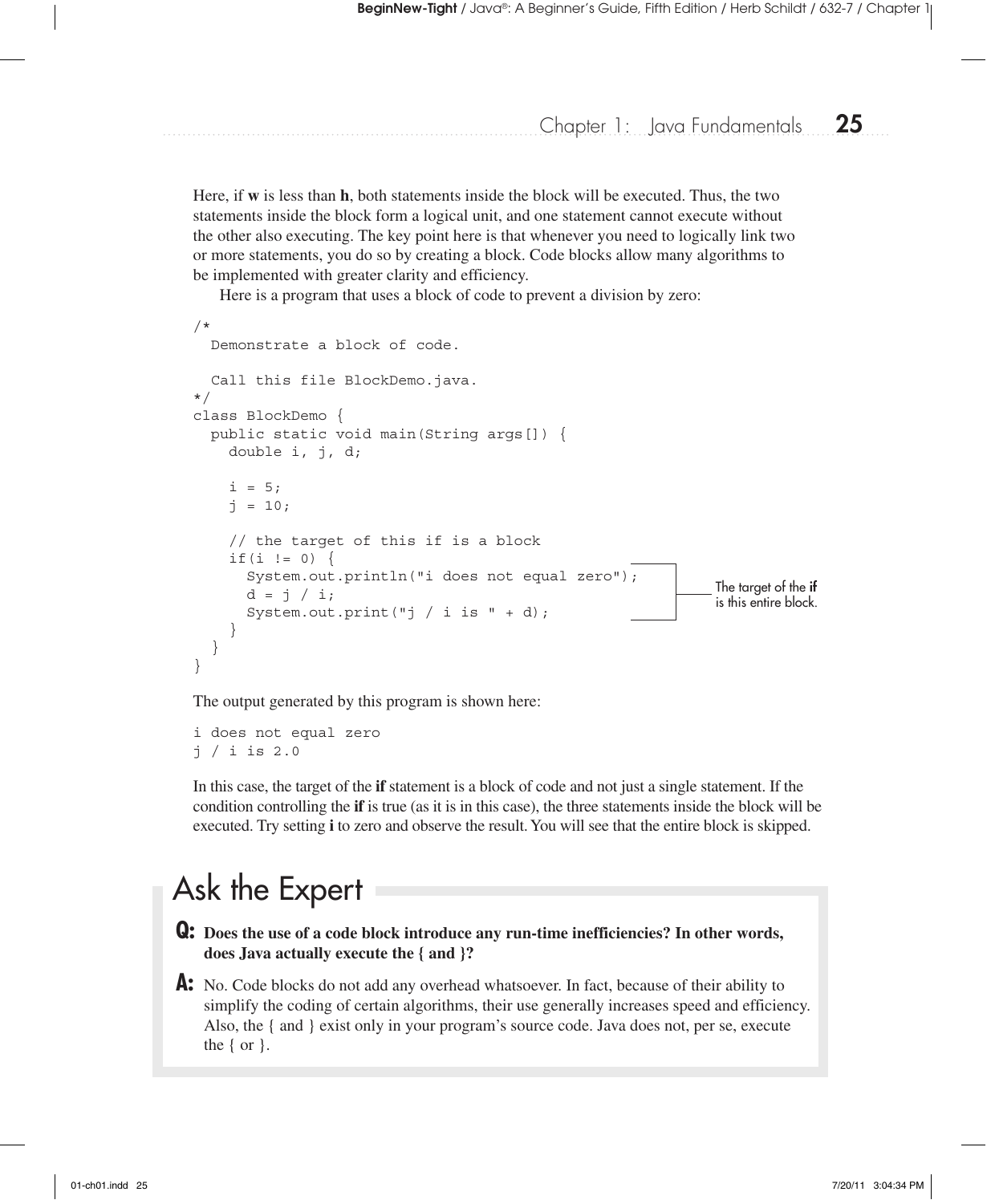As you will see later in this book, blocks of code have additional properties and uses. However, the main reason for their existence is to create logically inseparable units of code.

# Semicolons and Positioning

In Java, the semicolon is a *separator* that is used to terminate a statement. That is, each individual statement must be ended with a semicolon. It indicates the end of one logical entity.

As you know, a block is a set of logically connected statements that are surrounded by opening and closing braces. A block is *not* terminated with a semicolon. Since a block is a group of statements, with a semicolon after each statement, it makes sense that a block is not terminated by a semicolon; instead, the end of the block is indicated by the closing brace.

Java does not recognize the end of the line as a terminator. For this reason, it does not matter where on a line you put a statement. For example,

```
x = y;y = y + 1;System.out.println(x + " " + y);
```
is the same as the following, to Java:

 $x = y$ ;  $y = y + 1$ ; System.out.println(x + " " + y);

Furthermore, the individual elements of a statement can also be put on separate lines. For example, the following is perfectly acceptable:

```
System.out.println("This is a long line of output" +
                   x + y + z + "more output");
```
Breaking long lines in this fashion is often used to make programs more readable. It can also help prevent excessively long lines from wrapping.

### Indentation Practices

You may have noticed in the previous examples that certain statements were indented. Java is a free-form language, meaning that it does not matter where you place statements relative to each other on a line. However, over the years, a common and accepted indentation style has developed that allows for very readable programs. This book follows that style, and it is recommended that you do so as well. Using this style, you indent one level after each opening brace, and move back out one level after each closing brace. Certain statements encourage some additional indenting; these will be covered later.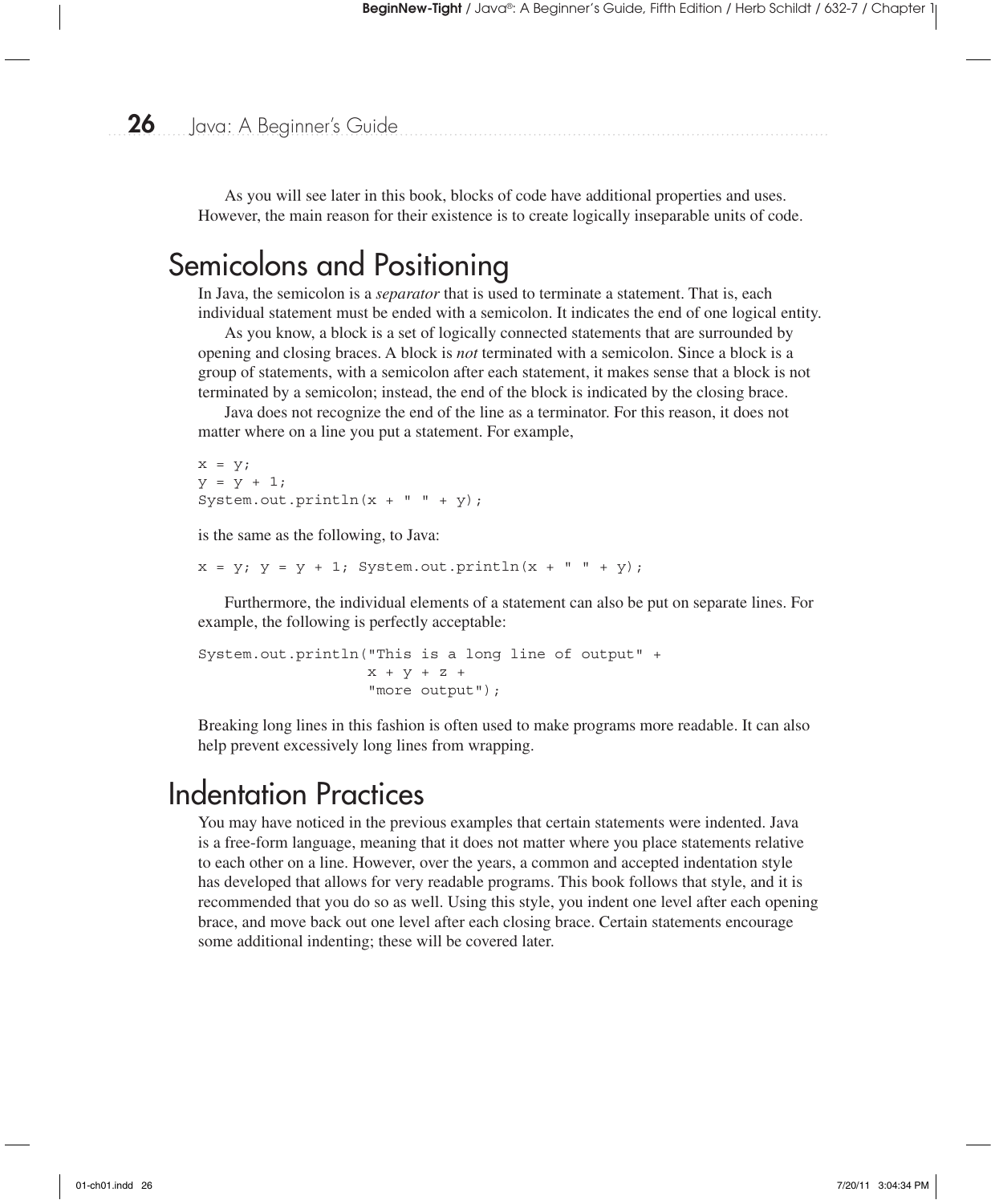# Try This 1-2 Improving the Gallons-to-Liters Converter

GalToLitTable.java

You can use the **for** loop, the **if** statement, and code blocks to create an improved version of the gallons-to-liters converter that you developed

in the first project. This new version will print a table of conversions, beginning with 1 gallon and ending at 100 gallons. After every 10 gallons, a blank line will be output. This is accomplished through the use of a variable called **counter** that counts the number of lines that have been output. Pay special attention to its use.

1. Create a new file called **GalToLitTable.java**.

2. Enter the following program into the file:

```
/*
    Try This 1-2
    This program displays a conversion
    table of gallons to liters.
   Call this program "GalToLitTable.java".
*/
class GalToLitTable {
   public static void main(String args[]) {
     double gallons, liters;
     int counter;
    counter = 0; \leftarrowfor(qallons = 1; qallons <= 100; qallons++) {
      liters = gallons * 3.7854; // convert to liters
       System.out.println(gallons + " gallons is " +
                              liters + " liters.");
      counter++; // every 10th line, print a blank line
      if(counter == 10) \left\{ \right. System.out.println();
         counter = 0; // reset the line counter
       }
     }
 }
}
                                      Line counter is initially set to zero.
                                                           Increment the line counter 
                                                           with each loop iteration.
                                                           If counter is 10, 
                                                           output a blank line.
```
3. Compile the program using the following command line:

javac GalToLitTable.java

4. Run the program using this command:

java GalToLitTable

*(continued)*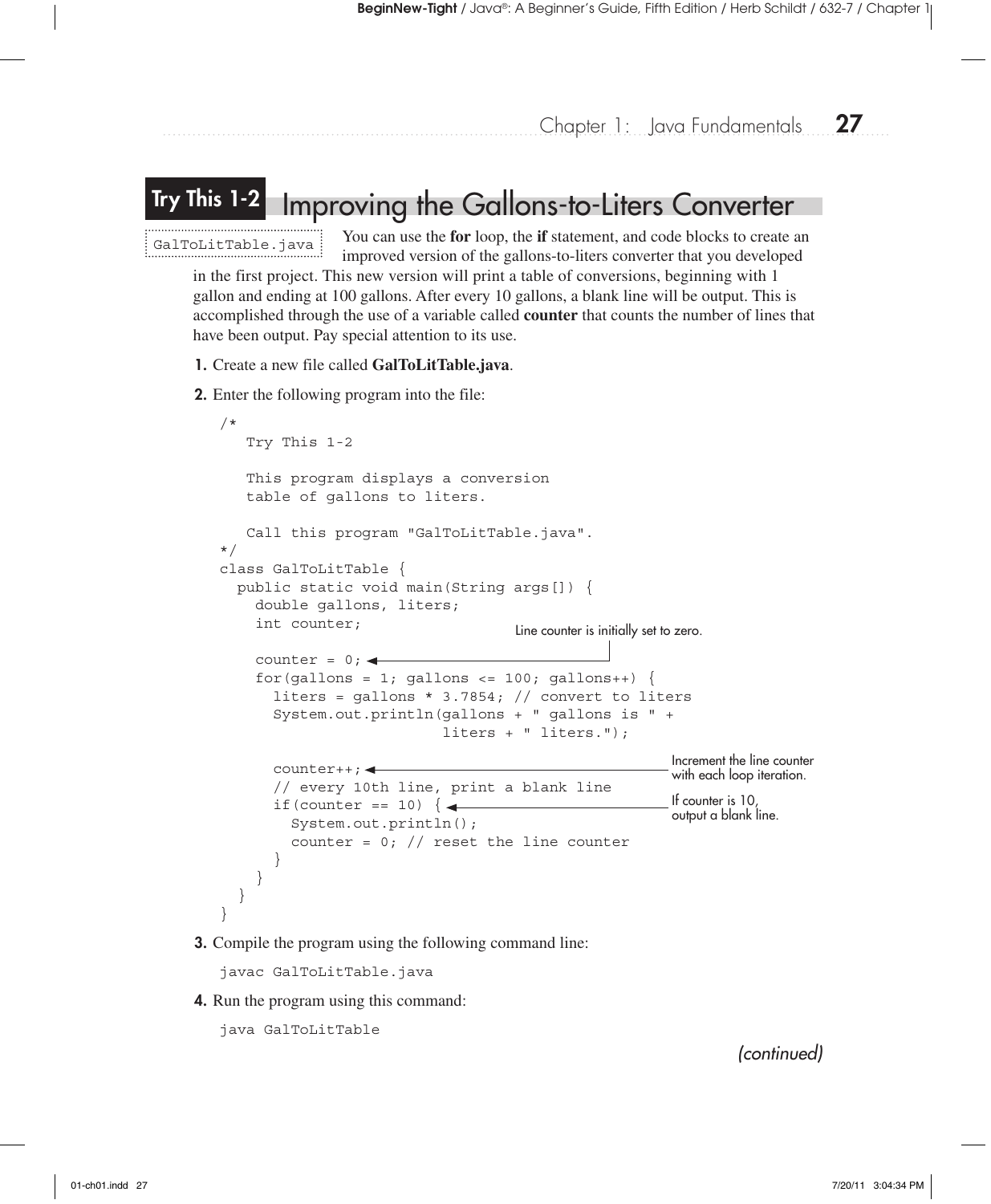Here is a portion of the output that you will see:

```
1.0 gallons is 3.7854 liters.
2.0 gallons is 7.5708 liters.
3.0 gallons is 11.356200000000001 liters.
4.0 gallons is 15.1416 liters.
5.0 gallons is 18.927 liters.
6.0 gallons is 22.712400000000002 liters.
7.0 gallons is 26.4978 liters.
8.0 gallons is 30.2832 liters.
9.0 gallons is 34.0686 liters.
10.0 gallons is 37.854 liters.
11.0 gallons is 41.6394 liters.
12.0 gallons is 45.424800000000005 liters.
13.0 gallons is 49.2102 liters.
14.0 gallons is 52.9956 liters.
15.0 gallons is 56.781 liters.
16.0 gallons is 60.5664 liters.
17.0 gallons is 64.3518 liters.
18.0 gallons is 68.1372 liters.
19.0 gallons is 71.9226 liters.
20.0 gallons is 75.708 liters.
21.0 gallons is 79.49340000000001 liters.
22.0 gallons is 83.2788 liters.
23.0 gallons is 87.0642 liters.
24.0 gallons is 90.84960000000001 liters.
25.0 gallons is 94.635 liters.
26.0 gallons is 98.4204 liters.
27.0 gallons is 102.2058 liters.
28.0 gallons is 105.9912 liters.
29.0 gallons is 109.7766 liters.
30.0 gallons is 113.562 liters.
```
### The Java Keywords

Fifty keywords are currently defined in the Java language (see Table 1-1). These keywords, combined with the syntax of the operators and separators, form the definition of the Java language. These keywords cannot be used as names for a variable, class, or method.

The keywords **const** and **goto** are reserved but not used. In the early days of Java, several other keywords were reserved for possible future use. However, the current specification for Java defines only the keywords shown in Table 1-1.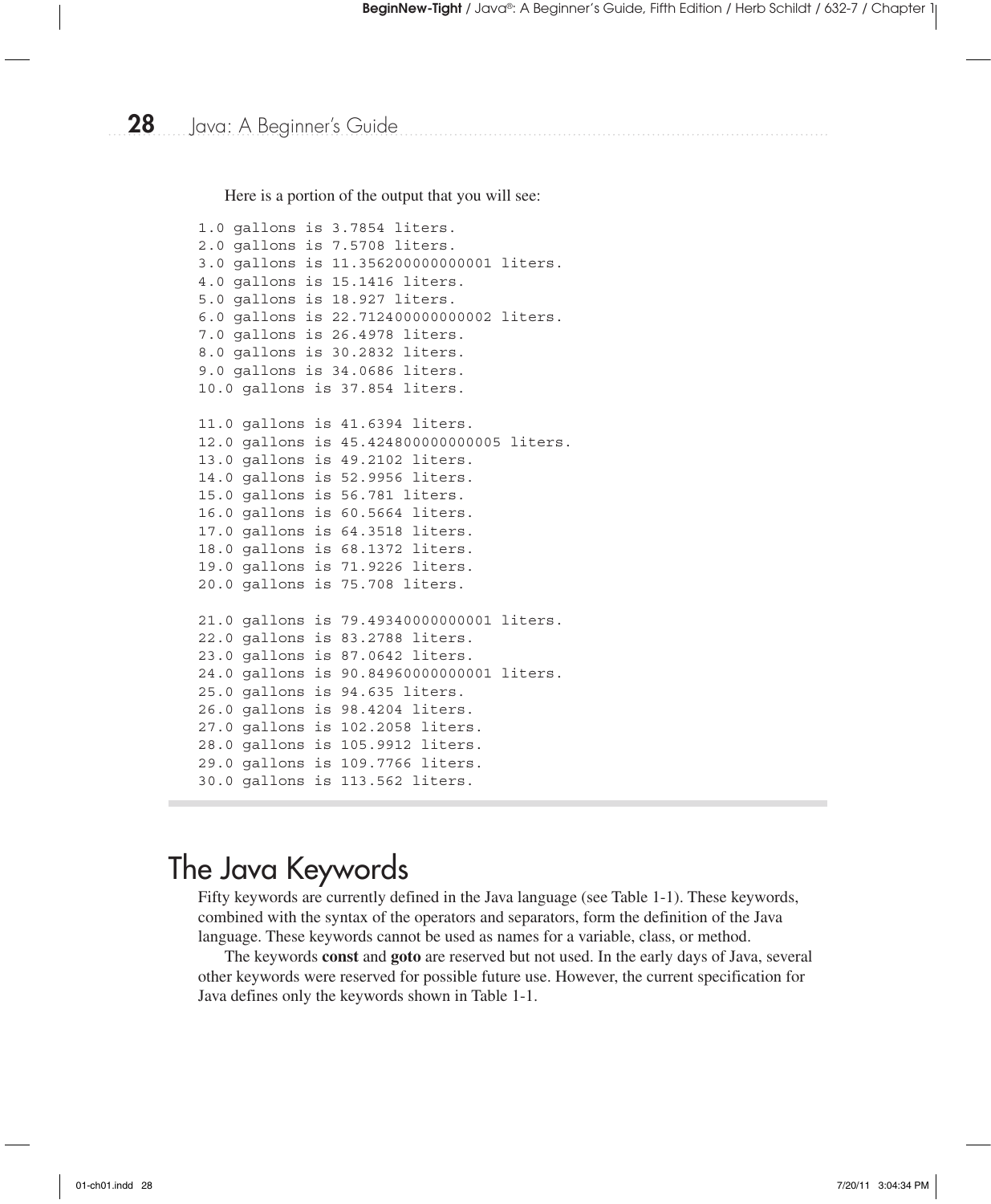| abstract | assert     | boolean  | break     | byte     | case         |
|----------|------------|----------|-----------|----------|--------------|
| catch    | char       | class    | const     | continue | default      |
| do       | double     | else     | enum      | extends  | final        |
| finally  | float      | for      | goto      | if       | implements   |
| import   | instanceof | int      | interface | long     | native       |
| new      | package    | private  | protected | public   | return       |
| short    | static     | strictfp | super     | switch   | synchronized |
| this     | throw      | throws   | transient | try      | void         |
| volatile | while      |          |           |          |              |

#### Table 1-1 The Java Keywords

In addition to the keywords, Java reserves the following: **true**, **false**, and **null**. These are values defined by Java. You may not use these words for the names of variables, classes, and so on.

## Identifiers in Java

In Java an identifier is a name given to a method, a variable, or any other user-defined item. Identifiers can be from one to several characters long. Variable names may start with any letter of the alphabet, an underscore, or a dollar sign. Next may be either a letter, a digit, a dollar sign, or an underscore. The underscore can be used to enhance the readability of a variable name, as in **line\_count**. Uppercase and lowercase are different; that is, to Java, **myvar** and **MyVar** are separate names. Here are some examples of acceptable identifiers:

| <b>fest</b> |          |        | MaxLoad  |
|-------------|----------|--------|----------|
| 9nd         | ror<br>- | my_var | sample23 |

Remember, you can't start an identifier with a digit. Thus, **12x** is invalid, for example.

You cannot use any of the Java keywords as identifier names. Also, you should not assign the name of any standard method, such as **println**, to an identifier. Beyond these two restrictions, good programming practice dictates that you use identifier names that reflect the meaning or usage of the items being named.

## The Java Class Libraries

The sample programs shown in this chapter make use of two of Java's built-in methods: **println( )** and **print( )**. These methods are members of the **System** class, which is a class predefined by Java that is automatically included in your programs. In the larger view, the Java environment relies on several built-in class libraries that contain many built-in methods that